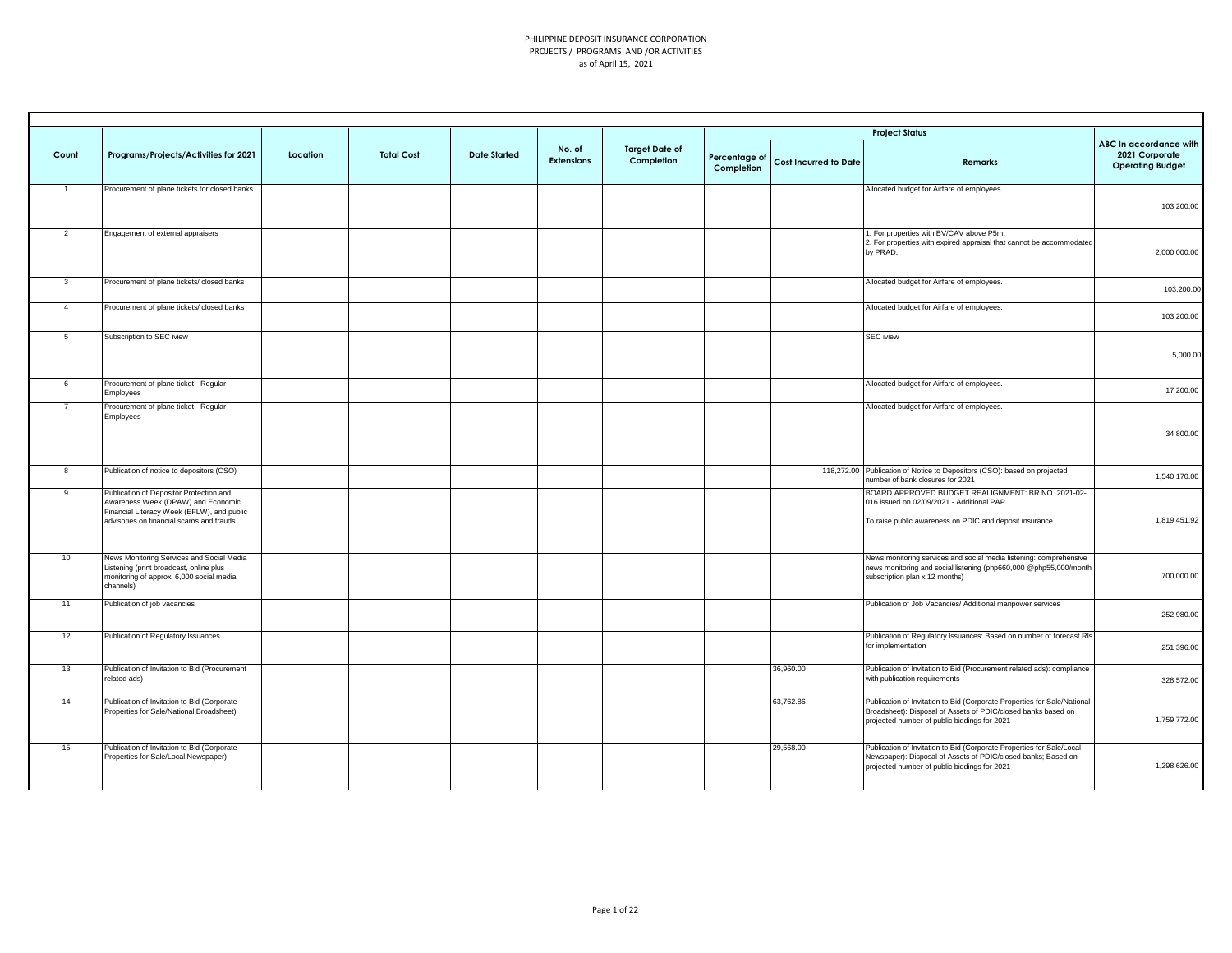|       |                                                                                                                                                                |          |                   |                     |                             |                                     |                             |                                                                                                      | <b>Project Status</b>                                                                                                                                                                                                                                                                                                                                                                                                                                                                                                                                                                                                                                             |                                                                     |
|-------|----------------------------------------------------------------------------------------------------------------------------------------------------------------|----------|-------------------|---------------------|-----------------------------|-------------------------------------|-----------------------------|------------------------------------------------------------------------------------------------------|-------------------------------------------------------------------------------------------------------------------------------------------------------------------------------------------------------------------------------------------------------------------------------------------------------------------------------------------------------------------------------------------------------------------------------------------------------------------------------------------------------------------------------------------------------------------------------------------------------------------------------------------------------------------|---------------------------------------------------------------------|
| Count | Programs/Projects/Activities for 2021                                                                                                                          | Location | <b>Total Cost</b> | <b>Date Started</b> | No. of<br><b>Extensions</b> | <b>Target Date of</b><br>Completion | Percentage of<br>Completion | <b>Cost Incurred to Date</b>                                                                         | <b>Remarks</b>                                                                                                                                                                                                                                                                                                                                                                                                                                                                                                                                                                                                                                                    | ABC In accordance with<br>2021 Corporate<br><b>Operating Budget</b> |
| 16    | Enhancement of Advertisements and Media<br>Placement                                                                                                           |          |                   |                     |                             |                                     |                             |                                                                                                      | Enhancement of Advertisements and Media Placement: To raise<br>public awareness on PDIC and deposit insurance (Consultancy-<br>P1.5M; PDIC Infomercial Production and Ad placement- P21,915,000<br>(3 infomercials @ P300K; Infomercial ad placement: 150 spots @<br>P68,900 and 150 spots @ 71,200; Buy out of 5-minute segment-<br>P4,296,000 (12 episodes @ P358,000)<br>FOR DELETION (RE-CLASSIFIED INTO 2 PAPS : Engagement of<br>a Professional Creative Agency for the<br>Development and Implementation of PDIC's Multimedia and Digital<br>Advertising Strategies 2. Production of Public Awareness Materials for<br>PDIC's Print Advertising Strategies | 29,401,212.00                                                       |
| 17    | Engagement of a Professional Creative Agency<br>for the<br>Development and Implementation of PDIC's<br>Multimedia and<br><b>Digital Advertising Strategies</b> |          |                   |                     |                             |                                     |                             | Awarded to DDB<br>Philippines, Inc.<br>(27, 036, 404.15)                                             | To raise public awareness on PDIC and deposit insurance                                                                                                                                                                                                                                                                                                                                                                                                                                                                                                                                                                                                           | 27,050,000.00                                                       |
| 18    | Production of Public Awareness Materials for<br>PDIC's Print<br><b>Advertising Strategies</b>                                                                  |          |                   |                     |                             |                                     |                             |                                                                                                      | BOARD APPROVED BUDGET REALIGNMENT: BR NO. 2020-12-<br>0226 issued on 12/10/2020 and Approved by PRBT of Budget<br>Reallocation dated 02/16/2021<br>To raise public awareness on PDIC and deposit insurance                                                                                                                                                                                                                                                                                                                                                                                                                                                        | 3,460,000.00                                                        |
| 19    | Digital Printing of various information materials                                                                                                              |          |                   |                     |                             |                                     |                             |                                                                                                      | Digital Printing of various information materials: P300K - Digital<br>printing of info materials for ISO audit and Citizen;s Charter<br>compliance, ANVIL nomination entry materials, exhibit materials<br>Fee for nomination to Media/PR Awards - 30000 (budget)                                                                                                                                                                                                                                                                                                                                                                                                 | 300,000.00                                                          |
| 20    | Printing of Stakeholders Tarpaulin requests<br>PSE/DPRM/NSO, et. al)                                                                                           |          |                   |                     |                             |                                     |                             |                                                                                                      | Printing of Stakeholders Tarpaulin requests : for linkaging with various<br>Stakeholders: (PSE/DPRM/NSO, et. al)                                                                                                                                                                                                                                                                                                                                                                                                                                                                                                                                                  | 20,000.00                                                           |
| 21    | Printing of DPAW streamer                                                                                                                                      |          |                   |                     |                             |                                     |                             |                                                                                                      | Printing of DPAW streamer: In celebration/ commemoration of DPAW<br>on June 16-22                                                                                                                                                                                                                                                                                                                                                                                                                                                                                                                                                                                 | 4,000.00                                                            |
| 22    | Other media: Job vacancies (website career<br>portal/job online posting)                                                                                       |          |                   |                     |                             |                                     |                             |                                                                                                      | Other media: Job placement (website career portal): job online<br>posting in a website career portal                                                                                                                                                                                                                                                                                                                                                                                                                                                                                                                                                              | 1,005,584.00                                                        |
| 23    | Announcements of takeover and payout<br>operations                                                                                                             |          |                   |                     |                             |                                     |                             |                                                                                                      | Announcements of takeover and payout operations: Announcement of<br>takeover and DBF (PhP2,000 @ 15 banks)                                                                                                                                                                                                                                                                                                                                                                                                                                                                                                                                                        | 30,000.00                                                           |
| 24    | Printing of 3 information materials for clients                                                                                                                |          |                   |                     |                             |                                     |                             |                                                                                                      | Printing of 3 information materials for clients : 100,000 x 3 information<br>naterials @ P10.00/copy<br>BOARD APPROVED BUDGET REALIGNMENT: BR NO. 2021-02-<br>016 issued on 02/09/2021 (amount adjusted from Php3M to<br>Php71,760.08)                                                                                                                                                                                                                                                                                                                                                                                                                            | 71,760.08                                                           |
| 25    | Conduct of Nationwide Public Awareness<br>Survey                                                                                                               |          |                   |                     |                             |                                     |                             |                                                                                                      | Conduct of Nationwide Public Awareness Survey: To measure impact<br>of communication plan<br>BOARD APPROVED BUDGET REALIGNMENT: BR NO. 2021-02-<br>016 issued on 02/09/2021 (amount adjusted from Php2M to<br>Php3.561M)                                                                                                                                                                                                                                                                                                                                                                                                                                          | 3,561,600.00                                                        |
| 26    | Production of the PDIC Annual Report                                                                                                                           |          |                   |                     |                             |                                     |                             | 2019 AR to be charged vs.<br>2021 budget / Awarded to<br>Mode Matrix Manila, Inc.<br>(PhP688,000.00) | Production of the PDIC Annual Report: To produce digital copy and<br>imited printed copies of the Annual Report<br>AMOUNT ADJUSTED PER APPROVED BUDGET REALIGNMENT<br>ON 10 MARCH 2021                                                                                                                                                                                                                                                                                                                                                                                                                                                                            | 1,650,000.00                                                        |
|       | Financial Crisis Communication Plan                                                                                                                            |          |                   |                     |                             |                                     |                             | Awarded to FOCI<br>(PhP350,000.00)                                                                   | ADDITIONAL PAP PER APPROVED BUDGET REALIGNMENT ON<br>23 FEBRUARY 2022<br>Professional Services - Financial Crisis Communication Plan                                                                                                                                                                                                                                                                                                                                                                                                                                                                                                                              | 350,000.00                                                          |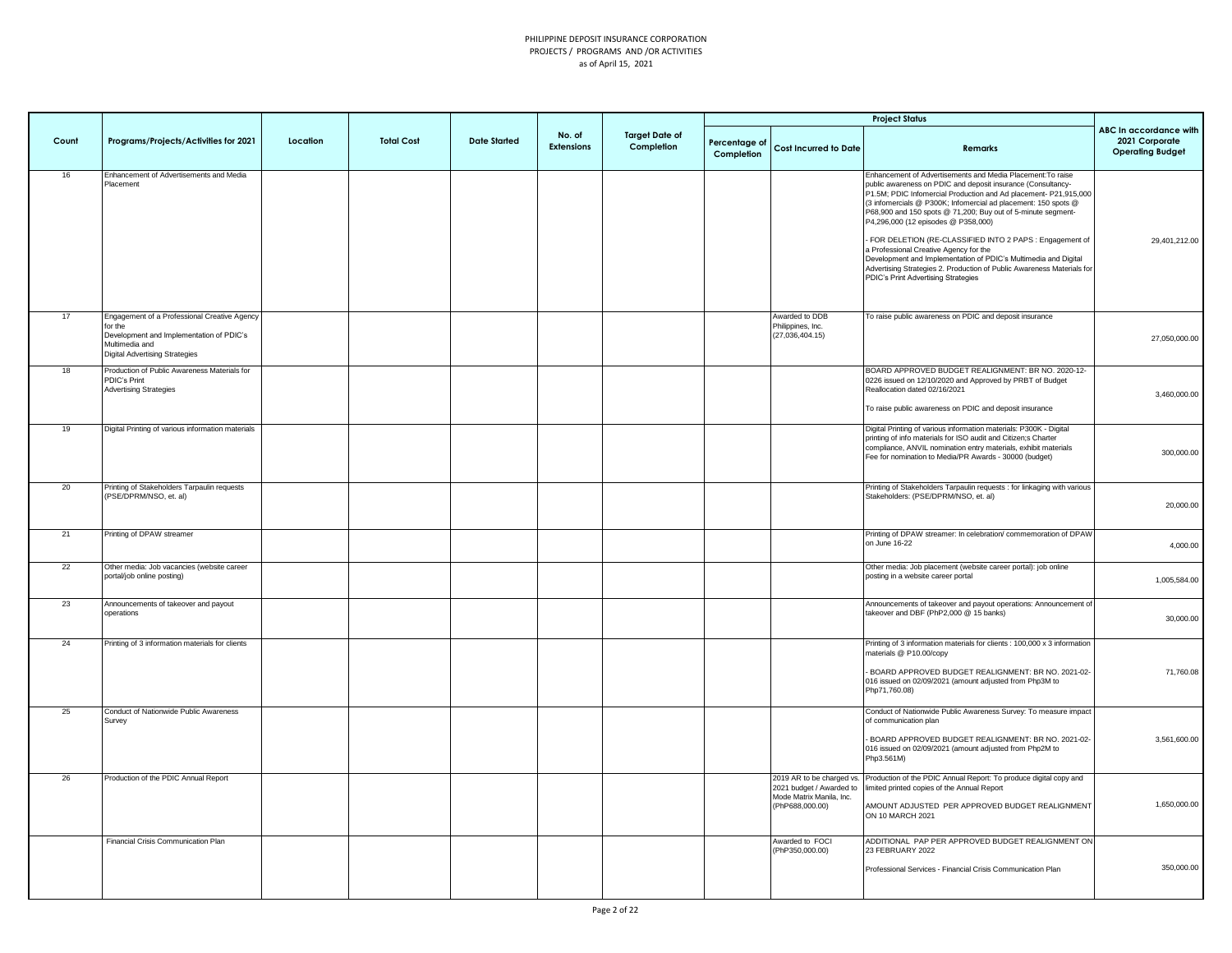|       |                                                                                                   |          |                   |                     |                             |                                     |                             |                              | <b>Project Status</b>                                                                                                                                                                                                                                                          |                                                                     |
|-------|---------------------------------------------------------------------------------------------------|----------|-------------------|---------------------|-----------------------------|-------------------------------------|-----------------------------|------------------------------|--------------------------------------------------------------------------------------------------------------------------------------------------------------------------------------------------------------------------------------------------------------------------------|---------------------------------------------------------------------|
| Count | Programs/Projects/Activities for 2021                                                             | Location | <b>Total Cost</b> | <b>Date Started</b> | No. of<br><b>Extensions</b> | <b>Target Date of</b><br>Completion | Percentage of<br>Completion | <b>Cost Incurred to Date</b> | Remarks                                                                                                                                                                                                                                                                        | ABC In accordance with<br>2021 Corporate<br><b>Operating Budget</b> |
| 27    | Printing of Creative Information<br>Materials/Collaterals                                         |          |                   |                     |                             |                                     |                             |                              | Printing of Creative Information Materials/Collaterals- PDIC calendar<br>(3,000 copies @ P200.00/copy)                                                                                                                                                                         | 600,000.00                                                          |
| 28    | Publication of Obituary                                                                           |          |                   |                     |                             |                                     |                             |                              | Publication of Obituary: Expressions of Sympathy                                                                                                                                                                                                                               | 303,576.00                                                          |
| 29    | Enhancement of Social Media/Digital Campaign                                                      |          |                   |                     |                             |                                     |                             |                              | Enhancement of Social Media/Digital Campaign: to promote public<br>awareness of PDIC through social media (includes provision for social<br>media ads - P165,000 @ P27,500 x 6; and HRAD requirement for<br>social media ad for posting of job vacancies- P240,000 @ P60,000 x | 4,500,000.00                                                        |
| 30    | Compliance and other promotional materials                                                        |          |                   |                     |                             |                                     |                             |                              | Compliance and other promotional materials: for Compedium, ISO<br>audit, Citizen's Charter, anvil Nomination entry materials, Exhibits, etc.<br>APPROVED BUDGET REALIGNMENT ON 23 FEBRUARY 2022<br>(amount adjusted from PhP375,000 to PhP25,000)                              | 25,000.00                                                           |
| 31    | Public awareness Materials- Printing of Manuals<br>for Banks                                      |          |                   |                     |                             |                                     |                             |                              | Public awareness Materials- Printing of Manuals for Banks: P375K<br>1,500 copies x P250.00)                                                                                                                                                                                    | 375,000.00                                                          |
| 32    | Printing of General Information Brochures on<br>PDIC (Overview Mandates and Deposit<br>Insurance) |          |                   |                     |                             |                                     |                             |                              | Printing of General Information Brochures on PDIC (Overview<br>Mandates and Deposit Insurance): P2.5M (2.5 million copies @<br>P1.00/copy) and Core Service Brochures                                                                                                          | 2,500,000.00                                                        |
| 33    | Printing of Filing Deposit Insurance Claims<br><b>Brochures</b>                                   |          |                   |                     |                             |                                     |                             |                              | Printing of Filing Deposit Insurance Claims Brochures (45,000 copies<br>@ P3.00/copy)                                                                                                                                                                                          | 135,000.00                                                          |
| 34    | Printing of Settlement of Loans Brochures                                                         |          |                   |                     |                             |                                     |                             |                              | Printing of Settlement of Loans Brochures (45,000 copies @<br>P3.00/copy)                                                                                                                                                                                                      | 135,000.00                                                          |
| 35    | Miscellaneous Expense                                                                             |          |                   |                     |                             |                                     |                             |                              | Miscellaneous Expense                                                                                                                                                                                                                                                          | 36,000.00                                                           |
| 36    | Procurement of plane tickets - Local Travel                                                       |          |                   |                     |                             |                                     |                             |                              | Allocated budget for Airfare of employees.                                                                                                                                                                                                                                     | 1,032,000.00                                                        |
| 37    | Space Rental                                                                                      |          |                   |                     |                             |                                     |                             |                              | Space Rental during Field Operations                                                                                                                                                                                                                                           | 10,000.00                                                           |
| 38    | Other Rental Expenses                                                                             |          |                   |                     |                             |                                     |                             |                              | Rental for other materials needed during Field Operations such as<br>tables/chairs, Generator Sets, Tents, etc.                                                                                                                                                                | 48,000.00                                                           |
| 39    | Communication                                                                                     |          |                   |                     |                             |                                     |                             |                              | To be used for transmitting reports and request for amendments<br>during CSO at closed banks without available internet access.                                                                                                                                                | 6,000.00                                                            |
| 40    | Procurement of plane ticket - Regular<br>Employees                                                |          |                   |                     |                             |                                     |                             |                              | Allocated budget for Airfare of employees.                                                                                                                                                                                                                                     | 1,152,400.00                                                        |
| 41    | Cash Card (new mode of settlement for claims<br>urnover to HOCS)                                  |          |                   |                     |                             |                                     |                             |                              | To settle filed claims with Cash Card from Landbank                                                                                                                                                                                                                            | 13,500.00                                                           |
| 42    | Philippine Postal Money Order (PPMO) for<br>depositors with balances of 100,000 and below         |          |                   |                     |                             |                                     |                             |                              | Service Charge Payment for PPC                                                                                                                                                                                                                                                 | 5,400,000.00                                                        |
| 43    | Cash Card (new mode of settlement for claims<br>urnover to FOCS)                                  |          |                   |                     |                             |                                     |                             |                              | To settle filed claims with Cash Card from Landbank                                                                                                                                                                                                                            | 64,500.00                                                           |
| 44    | PesoNet (New mode of payment option)                                                              |          |                   |                     |                             |                                     |                             |                              | New mode of settlement thru PesoNet.                                                                                                                                                                                                                                           | 600.00                                                              |
| 45    | Various meetings with stakeholders bank<br>organization/government and private institution        |          |                   |                     |                             |                                     |                             |                              | For purchase of food & other food items to be served during meetings<br>with other agencies<br>Preparatory meetings for BAWS, Caravan, Linkaging with bank<br>groups and Other Institutions/stakeholders - 150000 (CAG budget)                                                 | 1,136,988.00                                                        |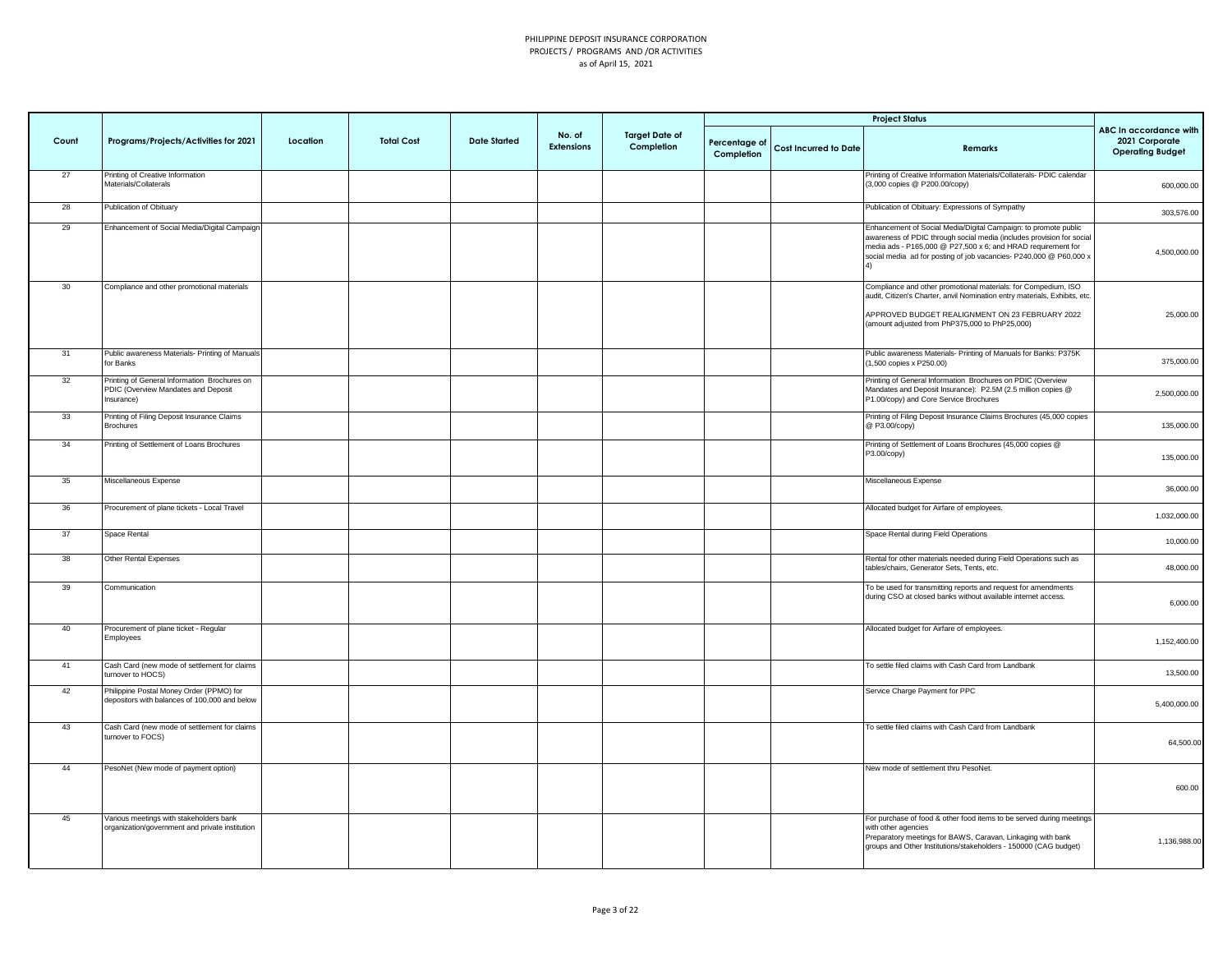| Count | Programs/Projects/Activities for 2021                                                                          | Location | <b>Total Cost</b> | <b>Date Started</b> | No. of<br><b>Extensions</b> | <b>Target Date of</b><br>Completion | Percentage of<br>Completion | <b>Cost Incurred to Date</b> | <b>Project Status</b><br>Remarks                                                                                                                                                                                                                                | ABC In accordance with<br>2021 Corporate<br><b>Operating Budget</b> |
|-------|----------------------------------------------------------------------------------------------------------------|----------|-------------------|---------------------|-----------------------------|-------------------------------------|-----------------------------|------------------------------|-----------------------------------------------------------------------------------------------------------------------------------------------------------------------------------------------------------------------------------------------------------------|---------------------------------------------------------------------|
| 46    | Committee Meetings and Other Official<br>Meetings - Internal Meetings                                          |          |                   | Continuing Concern  |                             |                                     |                             |                              | For purchase of food & other food items to be served during<br>committee meetings<br>No expenses incurred. Due to WFH arrangement, meetings were<br>done via MS Teams (CPG)<br>ERMC - 43200 (budget)<br>GRC - 7200 (budget)<br>Editorial Board - 12000 (budget) | 4,550,060.00                                                        |
| 47    | Public Relations/Meetings/Consultations/Fora/<br>Seminars/Conferences with Other<br>Organizations/institutions |          |                   |                     |                             |                                     |                             |                              | Public Relations/Meetings/Consultations/Fora/ Seminars/Conferences<br>with Other Organizations/institutions                                                                                                                                                     | 115,000.00                                                          |
| 48    | Meetings within or outside unit                                                                                |          | 3,471.00          | Jan-21              |                             |                                     |                             | 3,471.00                     | Meetings within or outside unit                                                                                                                                                                                                                                 | 531,000.00                                                          |
| 49    | Procurement of Plane Tickets                                                                                   |          |                   |                     |                             |                                     |                             |                              | Allocated budget for Airfare of employees.                                                                                                                                                                                                                      | 636,400.00                                                          |
| 50    | Procurement of plane ticket - Regular<br>Employees                                                             |          |                   |                     |                             |                                     |                             |                              | Allocated budget for Airfare of employees.                                                                                                                                                                                                                      | 137,600.00                                                          |
| 51    | Procurement of plane ticket - Regular<br>Employees                                                             |          |                   |                     |                             |                                     |                             |                              | Allocated budget for Airfare of employees.                                                                                                                                                                                                                      | 103,200.00                                                          |
| 52    | Procurement of plane ticket - Regular<br>Employees                                                             |          |                   |                     |                             |                                     |                             |                              | Allocated budget for Airfare of employees.                                                                                                                                                                                                                      | 137,600.00                                                          |
| 53    | Procurement of plane ticket - Regular<br>Employees                                                             |          |                   |                     |                             |                                     |                             |                              | Allocated budget for Airfare of employees.                                                                                                                                                                                                                      | 103,200.00                                                          |
| 54    | Procurement of plane ticket - Regular<br>Employees                                                             |          |                   |                     |                             |                                     |                             |                              | Allocated budget for Airfare of employees.                                                                                                                                                                                                                      | 17,200.00                                                           |
| 55    | Registered Mail and Private Courier                                                                            |          |                   |                     |                             |                                     |                             |                              | Domestic Express Mail Service and Courier Service (Documents)                                                                                                                                                                                                   | 19,056.00                                                           |
| 56    | Procurement of plane tickets -regular<br>employees                                                             |          |                   |                     |                             |                                     |                             |                              | Allocated Budget for Airfare                                                                                                                                                                                                                                    | 189,200.00                                                          |
| 57    | Procurement of Motor Vehicles 1 unit 10<br>seater Passenger Van                                                |          |                   |                     |                             |                                     |                             | For 3rd Public Bidding       | I unit 10 seater Passenger Van<br>To request for Authority to Purchase to be sought from DBM;                                                                                                                                                                   | 3,360,000.00                                                        |
| 58    | Procurement of Motor Vehicles 2 units Multi-<br>Purpose Vehicle                                                |          |                   |                     |                             |                                     |                             | For 3rd Public Bidding       | 2 units Multi-Purpose Vehicle<br>To request for Authority to Purchase to be sought from DBM                                                                                                                                                                     | 2,400,000.00                                                        |
| 59    | Procurement of Motor Vehicles 7 Units 7<br>seater Wagon                                                        |          |                   |                     |                             |                                     |                             | For 3rd Public Bidding       | 7 Units 7 seater Wagon<br>Rebidding of vehicles based on the approved Reallaocation of Budget                                                                                                                                                                   | 14,230,006.00                                                       |
| 60    | Annual Inspection of Professional Electrical<br>Engineer (PDIC Building in Chino Roces)                        |          |                   |                     |                             |                                     |                             |                              | Annual Inspection of Professional Electrical Engineer (PDIC Building<br>in Chino Roces)                                                                                                                                                                         | 40,000.00                                                           |
| 61    | Annual Inspection of Professional Mechanical<br>Engineer (PDIC Building in Chino Roces)                        |          |                   |                     |                             |                                     |                             |                              | Annual Inspection of Professional Mechanical Engineer (PDIC<br>Building in Chino Roces)                                                                                                                                                                         | 40,000.00                                                           |
| 62    | Garbage Hauling at PDIC Chino Roces                                                                            |          |                   |                     |                             |                                     |                             |                              | Garbage Hauling at PDIC Chino Roces                                                                                                                                                                                                                             | 500,000.00                                                          |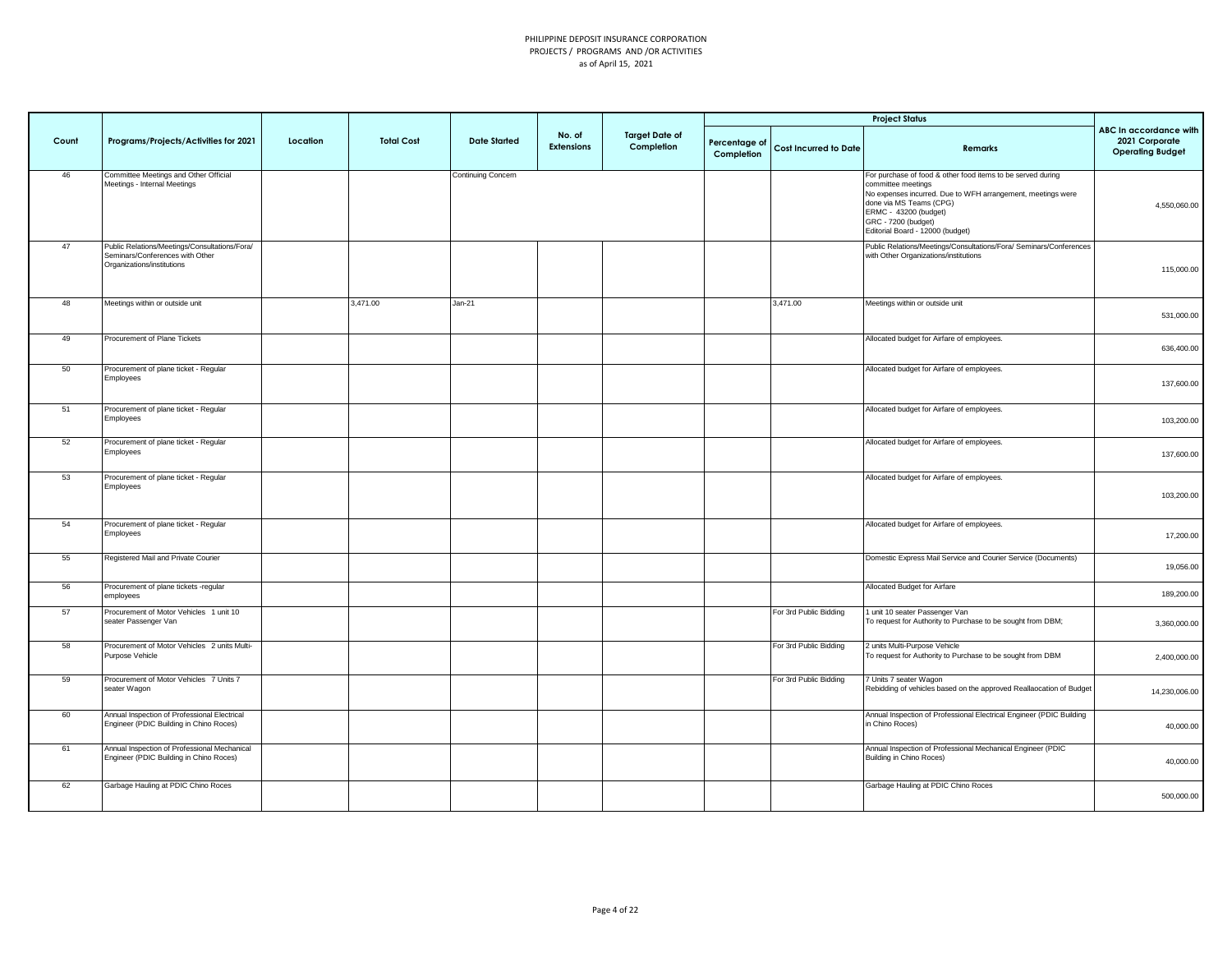|       |                                       |                                                                                                                       |                          |                     |                             |                                     |                             |                              | <b>Project Status</b>                                                                                                                                                                                                                                                                                                                                                                                                                                                                                                                                                          |                                                                     |
|-------|---------------------------------------|-----------------------------------------------------------------------------------------------------------------------|--------------------------|---------------------|-----------------------------|-------------------------------------|-----------------------------|------------------------------|--------------------------------------------------------------------------------------------------------------------------------------------------------------------------------------------------------------------------------------------------------------------------------------------------------------------------------------------------------------------------------------------------------------------------------------------------------------------------------------------------------------------------------------------------------------------------------|---------------------------------------------------------------------|
| Count | Programs/Projects/Activities for 2021 | Location                                                                                                              | <b>Total Cost</b>        | <b>Date Started</b> | No. of<br><b>Extensions</b> | <b>Target Date of</b><br>Completion | Percentage of<br>Completion | <b>Cost Incurred to Date</b> | <b>Remarks</b>                                                                                                                                                                                                                                                                                                                                                                                                                                                                                                                                                                 | ABC In accordance with<br>2021 Corporate<br><b>Operating Budget</b> |
| 63    | Pest Control Services                 | PDIC Ayala Office,<br>Taguig and Cupang<br>Warehouse                                                                  | 132,777.00 Jan-21        |                     |                             | Dec-21                              | 0%                          | 0.00                         | General Services - Pest Control Services<br>. February Billing Payment to Power House Pest Control Services for<br>the pest control services for the month of February 2021 (P 11,06475)<br>for releasing of check<br>. January Billing - Payment to Power House Pest Control Services for<br>the pest control services for the month of February 2021 (P 11,06475)<br>for processing of payment<br>. March Billing - Payment to Power House Pest Control Services for<br>the pest control services for the month of February 2021 (P 11,06475)<br>- for processing of payment | 147,643.00                                                          |
| 64    | Janitorial and Allied Services        | PDIC Ayala, Chino Roces<br>Building, Taguig<br>Warehouse, Cupang<br>Warehouse, Corporate<br>ROPA                      | 918,132.16 Jan 1, 2021   |                     |                             | Jan 31, 2021                        |                             | 918,132.16                   | Janitorial and Allied Services (Contract with MMSAI is-month-to-<br>month basis)<br><b>MMASI Regular Billings</b><br>Paid - Regular billing for Jan 16-31, 2021 (P435,430.39)<br>MMASI OT Billings<br>Paid - OT Billing for Jan 1-15, 2021 (P43,563.68)<br>OT billing for Jan 16-31, 2021 for processing of payment                                                                                                                                                                                                                                                            | 18,068,634.00                                                       |
|       |                                       | PDIC Ayala, Chino Roces<br>Building, Taguig<br>Warehouse, Cupang<br>Warehouse, Corporate<br><b>ROPA</b>               | 12,138,282.68 Feb 1 2021 |                     |                             | Jan 31, 2022                        |                             |                              | Janitorial and Allied Services (Contract with OMGJSI - For the period<br>Feb 1, 2021 to January 31, 2022<br>Regular Billing - February 2021 - for processing of payment                                                                                                                                                                                                                                                                                                                                                                                                        |                                                                     |
| 65    | <b>Security Services</b>              | PDIC Ayala, Chino Roces 18,050,390.22<br>Building, Taguig<br>Warehouse, Cupang<br>Warehouse, Corporate<br><b>ROPA</b> |                          | Aug 27, 2020        |                             | Aug 26, 2021                        |                             | 1,799,575.94                 | . Existing Contract with Lockheed Global Security and Investigation<br>Services. Inc. (LGSISI) for a period of one (1) year or from Aug 27,<br>2020 to Aug 26, 2021<br>Paid - Regular billing for Jan 1-15, 2021 (P864,313.14)<br>Paid - Regular billing for Jan 16-31, 2021 (P935,262.80)<br>Regular billing for Feb 1-15, 2021 - for processing of payment<br>Regular billing for Feb 16-28, 2021 - for processing of payment                                                                                                                                                | 40.095.666.00                                                       |
| 66    | Indoor Ornamental Plants Rental       |                                                                                                                       |                          |                     |                             |                                     |                             |                              | <b>Indoor Ornamental Plants</b>                                                                                                                                                                                                                                                                                                                                                                                                                                                                                                                                                | 182,535.00                                                          |
| 67    | Repair of Air-con Units               | PDIC Ayala Office                                                                                                     | 2,450.00                 |                     |                             |                                     |                             |                              | Repair of Air-con Units<br>. Colent Diversified Products, Inc. for the payment for the check-up/<br>diagnistic of seven (7) units Iwata Evaporative Air Coolers at the PDIC<br>Ayala Office in the amount P 2,450.00 - for processing of payment                                                                                                                                                                                                                                                                                                                               | 300,000.00                                                          |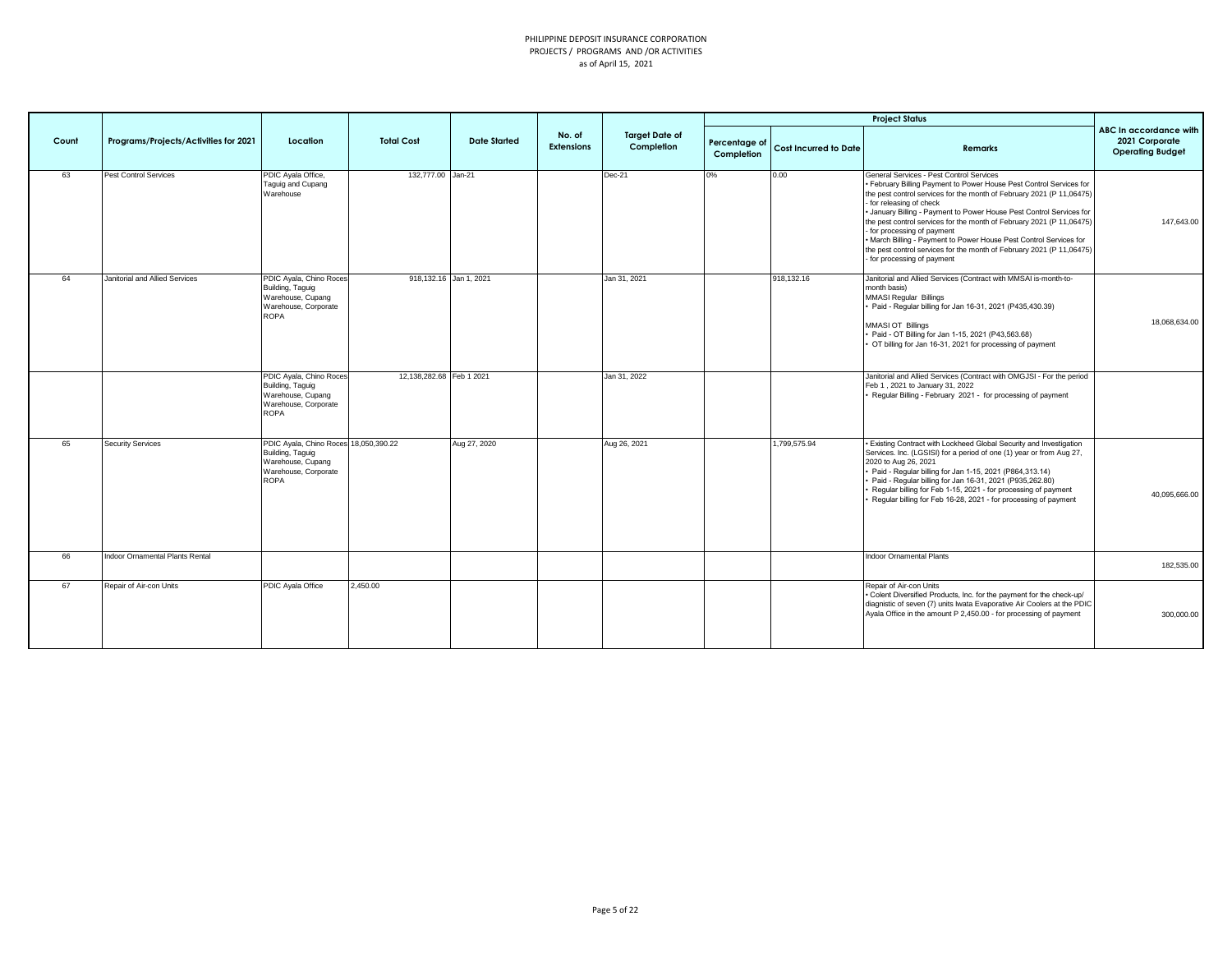|       |                                                                                                                                                           |                          |                   |                     |                             |                                     |                             |                              | <b>Project Status</b>                                                                                                                                                                                                                                                                                                                                                                                                                                                                                                                                                                                                                                                                                                                                                                                                                                                                                                                                                                                                                                                                                                                                                                                                                                                                                                                                                                                                                                                                                                                                                                                               |                                                                     |
|-------|-----------------------------------------------------------------------------------------------------------------------------------------------------------|--------------------------|-------------------|---------------------|-----------------------------|-------------------------------------|-----------------------------|------------------------------|---------------------------------------------------------------------------------------------------------------------------------------------------------------------------------------------------------------------------------------------------------------------------------------------------------------------------------------------------------------------------------------------------------------------------------------------------------------------------------------------------------------------------------------------------------------------------------------------------------------------------------------------------------------------------------------------------------------------------------------------------------------------------------------------------------------------------------------------------------------------------------------------------------------------------------------------------------------------------------------------------------------------------------------------------------------------------------------------------------------------------------------------------------------------------------------------------------------------------------------------------------------------------------------------------------------------------------------------------------------------------------------------------------------------------------------------------------------------------------------------------------------------------------------------------------------------------------------------------------------------|---------------------------------------------------------------------|
| Count | Programs/Projects/Activities for 2021                                                                                                                     | Location                 | <b>Total Cost</b> | <b>Date Started</b> | No. of<br><b>Extensions</b> | <b>Target Date of</b><br>Completion | Percentage of<br>Completion | <b>Cost Incurred to Date</b> | <b>Remarks</b>                                                                                                                                                                                                                                                                                                                                                                                                                                                                                                                                                                                                                                                                                                                                                                                                                                                                                                                                                                                                                                                                                                                                                                                                                                                                                                                                                                                                                                                                                                                                                                                                      | ABC In accordance with<br>2021 Corporate<br><b>Operating Budget</b> |
| 68    | Periodic Maintenance of Corporate Vehicles<br>and Mechanical/ Aircon/ Electrical/ Body<br>Repairs/ Replacement of parts inclusive of<br>participation fee | <b>PDIC Ayala Office</b> |                   |                     |                             |                                     |                             | 40,382.00                    | Periodic Maintenance of Corporate Vehicles and Mechanical/ Aircon/<br>Electrical/ Body Repairs/ Replacement of parts inclusive of participation<br>. Paid - Advent Advertising and Events for the Payment for the supply,<br>delivery and installation of 3mm thick clear Acrylic-Type custom made<br>fit-to-size Anti-Droplet/ Protective Cough and Sneeze Guards for three<br>(3) brand new Corporate Vehicles (2021 Model Toyota Rush AT) in the<br>mount P 20,100.00<br>Payment for the supply of labor and materials for the repair of PDIC<br>Corporate Vehicle Toyota Altis SJC 862. Replacement of radiator<br>assembly, brake pads and Brake shoe in the amount P 57,071.00 -<br>already completed the repair; for releasing of check<br>· Fleetserv, Inc. for the payment for the supply of labor for the repair<br>and 45,000 km check up of pdic corporate vehicle Hyundai Starex with<br>plate no. SHR 959, year 2014 model - detailed scope of work includes<br>calibrate injection assembly, change repair kit, pull down injection pump<br>and replacement of heater plug in the amount P 48,822.00 - already<br>completed the repair; for releasing of check<br>Fleetserv, Inc. for the payment for the supply of parts for the repair<br>and 45,000 km check up of pdic corporate vehicle Hyundai Starex with<br>plate no. SHR 959, year 2014 model - detailed scope of work includes<br>calibrate injection assembly, change repair kit, pull down injection pump<br>and replacement of heater plug in the amount P 37,752.00 - already<br>supplied/ installed the parts; for releasing of check | 3,100,000.00                                                        |
| 69    | Quarterly Maintenance of Precision ACU                                                                                                                    | PDIC Ayala Office        | 804,000.00 Jan-21 |                     |                             | $Dec-21$                            |                             | 0.00                         | Awarded to Supersevre Corporation for the conduct of 4 Quarterly<br>Comprehensive Preventive Maintenance of 3-TR Precision Type<br>ACU's at the Data Cenrter, 6F                                                                                                                                                                                                                                                                                                                                                                                                                                                                                                                                                                                                                                                                                                                                                                                                                                                                                                                                                                                                                                                                                                                                                                                                                                                                                                                                                                                                                                                    | 1,200,000.00                                                        |
| 70    | Refill and Maintenance of FM200 Fire<br>Suppression System                                                                                                |                          |                   |                     |                             |                                     |                             |                              | Refill and Maintenance of FM200 Fire Suppression System                                                                                                                                                                                                                                                                                                                                                                                                                                                                                                                                                                                                                                                                                                                                                                                                                                                                                                                                                                                                                                                                                                                                                                                                                                                                                                                                                                                                                                                                                                                                                             | 460,000.00                                                          |
| 71    | Repair of Existing Office Equipment                                                                                                                       |                          |                   |                     |                             |                                     |                             |                              | Repair of Existing Office Equipment                                                                                                                                                                                                                                                                                                                                                                                                                                                                                                                                                                                                                                                                                                                                                                                                                                                                                                                                                                                                                                                                                                                                                                                                                                                                                                                                                                                                                                                                                                                                                                                 | 200,000.00                                                          |
| 72    | Preventive Maintenance Services of Gensets,<br>ATS, UPS, Fire & Jockey pumps, Fire<br>Detection and Alarm System                                          |                          |                   |                     |                             |                                     |                             |                              | Preventive Maintenance Services of Gensets, ATS, UPS, Fire &<br>Jockey pumps, Fire Detection and Alarm System                                                                                                                                                                                                                                                                                                                                                                                                                                                                                                                                                                                                                                                                                                                                                                                                                                                                                                                                                                                                                                                                                                                                                                                                                                                                                                                                                                                                                                                                                                       | 1,200,000.00                                                        |
| 73    | Refilling of Fire Extinguishers and converion to<br>green type                                                                                            |                          |                   |                     |                             |                                     |                             |                              | Refilling of Fire Extinguishers and conversion to green type                                                                                                                                                                                                                                                                                                                                                                                                                                                                                                                                                                                                                                                                                                                                                                                                                                                                                                                                                                                                                                                                                                                                                                                                                                                                                                                                                                                                                                                                                                                                                        | 450,000.00                                                          |
| 74    | Cable TV Subscription                                                                                                                                     | PDIC Ayala Office        | 75,840.00         | Jan-21              |                             | $Dec-21$                            |                             | 0.00                         | Cable TV Subscription<br>. PO awarded to Sky Cable Corporation for the period Jan to Dec<br>2021                                                                                                                                                                                                                                                                                                                                                                                                                                                                                                                                                                                                                                                                                                                                                                                                                                                                                                                                                                                                                                                                                                                                                                                                                                                                                                                                                                                                                                                                                                                    | 83,100.00                                                           |
| 75    | Procurement of plane tickets                                                                                                                              |                          |                   |                     |                             |                                     |                             |                              | Purchase of plane tickets for GSD personnel deployment during bank<br>closure                                                                                                                                                                                                                                                                                                                                                                                                                                                                                                                                                                                                                                                                                                                                                                                                                                                                                                                                                                                                                                                                                                                                                                                                                                                                                                                                                                                                                                                                                                                                       | 51,600.00                                                           |
| 76    | Rental/ lease of Parking Slots                                                                                                                            |                          |                   |                     |                             |                                     |                             |                              | Rental/ lease of Parking Slots                                                                                                                                                                                                                                                                                                                                                                                                                                                                                                                                                                                                                                                                                                                                                                                                                                                                                                                                                                                                                                                                                                                                                                                                                                                                                                                                                                                                                                                                                                                                                                                      | 4,285,000.00                                                        |
| 77    | Mobile - Prepaid Cards                                                                                                                                    | PDIC Ayala Office        | 31,408.56         | $Jan-21$            |                             | $Dec-21$                            | 100%                        | 31,408.56                    | Purchase of Mobile - Prepaid Cards<br>· Paid - Pery A Construction Supplies                                                                                                                                                                                                                                                                                                                                                                                                                                                                                                                                                                                                                                                                                                                                                                                                                                                                                                                                                                                                                                                                                                                                                                                                                                                                                                                                                                                                                                                                                                                                         | 31,500.00                                                           |
| 78    | Elevator Maintenance                                                                                                                                      |                          |                   |                     |                             |                                     |                             |                              | Elevator Maintenance                                                                                                                                                                                                                                                                                                                                                                                                                                                                                                                                                                                                                                                                                                                                                                                                                                                                                                                                                                                                                                                                                                                                                                                                                                                                                                                                                                                                                                                                                                                                                                                                | 720,000.00                                                          |
| 79    | Change of Combination of safe and vault doors                                                                                                             |                          |                   |                     |                             |                                     |                             |                              | Change of Combination of safe and vault doors                                                                                                                                                                                                                                                                                                                                                                                                                                                                                                                                                                                                                                                                                                                                                                                                                                                                                                                                                                                                                                                                                                                                                                                                                                                                                                                                                                                                                                                                                                                                                                       | 120,000.00                                                          |
| 80    | Preventive Maintenance of VRF                                                                                                                             |                          |                   |                     |                             |                                     |                             |                              | Preventive Maintenance of VRF                                                                                                                                                                                                                                                                                                                                                                                                                                                                                                                                                                                                                                                                                                                                                                                                                                                                                                                                                                                                                                                                                                                                                                                                                                                                                                                                                                                                                                                                                                                                                                                       | 2,400,000.00                                                        |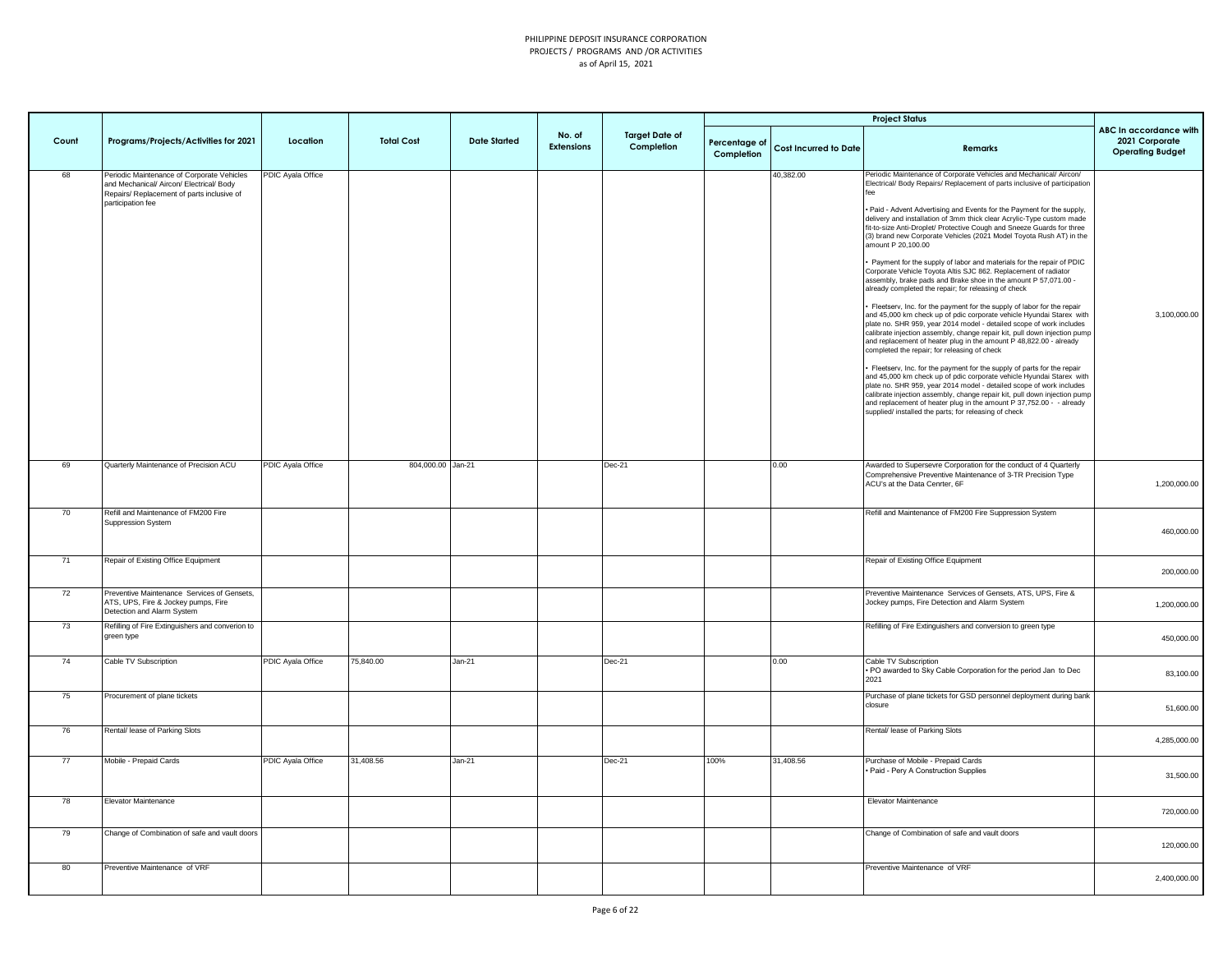|       |                                                                                                                                                       |                   |                     |                     |                      |                                     |                             |                              | <b>Project Status</b>                                                                                                                                                                                                                                                                                                                                                                                                                                                                                                                                                                                                                                                             |                                                                     |
|-------|-------------------------------------------------------------------------------------------------------------------------------------------------------|-------------------|---------------------|---------------------|----------------------|-------------------------------------|-----------------------------|------------------------------|-----------------------------------------------------------------------------------------------------------------------------------------------------------------------------------------------------------------------------------------------------------------------------------------------------------------------------------------------------------------------------------------------------------------------------------------------------------------------------------------------------------------------------------------------------------------------------------------------------------------------------------------------------------------------------------|---------------------------------------------------------------------|
| Count | Programs/Projects/Activities for 2021                                                                                                                 | Location          | <b>Total Cost</b>   | <b>Date Started</b> | No. of<br>Extensions | <b>Target Date of</b><br>Completion | Percentage of<br>Completion | <b>Cost Incurred to Date</b> | Remarks                                                                                                                                                                                                                                                                                                                                                                                                                                                                                                                                                                                                                                                                           | ABC In accordance with<br>2021 Corporate<br><b>Operating Budget</b> |
| 81    | Taguig and Cupang Warehouse Rental                                                                                                                    |                   | 1,729,728.00 Jan-21 |                     | 2nd Renewal          | $Jun-21$                            | 33%                         | 576,576.00                   | Rental for Taguig and Cupang Warehouse<br>Payment for the rental of JY & Sons Realty Co., inc's located at the<br>jy & sons realty compound, veterans center, taguig city (warehouse 1)<br>and km. 23 west service road, cupang, muntinlupa city, metro manila<br>(warehouse 2) for the month of February 2021 (P 288,288.00) - for<br>processing of payment<br>. Payment for the rental of JY & Sons Realty Co., inc's located at the<br>jy & sons realty compound, veterans center, taguig city (warehouse 1)<br>and km. 23 west service road, cupang, muntinlupa city, metro manila<br>(warehouse 2) for the month of March 2021 (P 288,288.00) - for<br>processing of payment | 3,805,402.00                                                        |
| 82    | Procurement/Lease Proposed Construction of<br>3-Storey Business Continuity Site/ PAC and<br>Data Recovery Facility                                    |                   |                     |                     |                      |                                     |                             |                              | Procurement/Lease Proposed Construction of 3-Storey Business<br>Continuity Site/ PAC and Data Recovery Facility                                                                                                                                                                                                                                                                                                                                                                                                                                                                                                                                                                   | 45,000,000.00                                                       |
| 83    | Procurement of service of General Contractor -<br>Proposed Construction of Multi-Level Modular<br>Steel Deck Parking Structure at PDIC Chino<br>Roces |                   |                     |                     |                      |                                     |                             |                              | The amount P60M was reallocated to cover the Procurement of the<br>Services of a General Contractor for the (i) Construction of a 5-Storey<br>Office Building with a 2-level Indoor Carpark and a Concrete Roof<br>Deck; and (ii) Construction of a 4-Storey Modular Corporate<br>Warehouse Building per approved memo dated Reallocation of<br>Budget dated 16 March 2021                                                                                                                                                                                                                                                                                                        | 60,000,000.00                                                       |
| 84    | Emergency Response Team Equipment                                                                                                                     |                   |                     |                     |                      |                                     |                             |                              | For use of PDIC Emergency Response Team<br>Reallocation of Budget of P 76,000 for the Air purifiers for OP<br>. Procurement of 15 units Buster Box - with Buster Light L210 (UVC<br>Light with ozone) in the amount P270,000.00<br>· RFQ c/o PPD                                                                                                                                                                                                                                                                                                                                                                                                                                  | 424,000.00                                                          |
|       | Air Purifier/ humidifier                                                                                                                              | PDIC Ayala Office |                     |                     |                      |                                     |                             |                              | Air Purifier/ humidifier for OP<br>Procurement of 2 units Air Purifier for OP - for routing of Puchase<br>Order                                                                                                                                                                                                                                                                                                                                                                                                                                                                                                                                                                   | 76,000.00                                                           |
| 85    | Smoke Emission Test                                                                                                                                   |                   |                     |                     |                      |                                     |                             |                              | Payment for Smoke Emission Test for corporate vehicles                                                                                                                                                                                                                                                                                                                                                                                                                                                                                                                                                                                                                            | 31,000.00                                                           |
| 86    | Construction Management Supervision -<br>Proposed Construction of 3-Storey Business<br>Continuity Site/ PAC and Data Recovery Facility                |                   |                     |                     |                      |                                     |                             |                              | Engagement of Construction Management Supervisor - Proposed<br>Construction of 3-Storey Business Continuity Site/ PAC and Data<br>Recovery Facility                                                                                                                                                                                                                                                                                                                                                                                                                                                                                                                               | 1,350,000.00                                                        |
| 87    | Buildings and Other StructuresWater Potability<br>Test                                                                                                |                   |                     |                     |                      |                                     |                             |                              | Payment for Water Potability Test                                                                                                                                                                                                                                                                                                                                                                                                                                                                                                                                                                                                                                                 | 50,000.00                                                           |
| 88    | Buildings and Other Structures STP Testing of<br>Water Discharge                                                                                      |                   |                     |                     |                      |                                     |                             |                              | STP Testing of Water Discharge                                                                                                                                                                                                                                                                                                                                                                                                                                                                                                                                                                                                                                                    | 50,000.00                                                           |
| 89    | Proposed Construction of 3-Storey Business<br>Continuity Site/ PAC and Data Recovery Facility                                                         |                   |                     |                     |                      |                                     |                             |                              | Engagement of A & E Design Consultancy Services - Proposed<br>Construction of 3-Storey Business Continuity Site/ PAC and Data<br>Recovery Facility                                                                                                                                                                                                                                                                                                                                                                                                                                                                                                                                | 3,150,000.00                                                        |
| 90    | Proposed Construction of 3-Storey Warehouse                                                                                                           |                   |                     |                     |                      |                                     |                             |                              | Engagement of A & E Design Consultancy Services - Proposed<br>Construction of 3-Storey Warehouse                                                                                                                                                                                                                                                                                                                                                                                                                                                                                                                                                                                  | 3,500,000.00                                                        |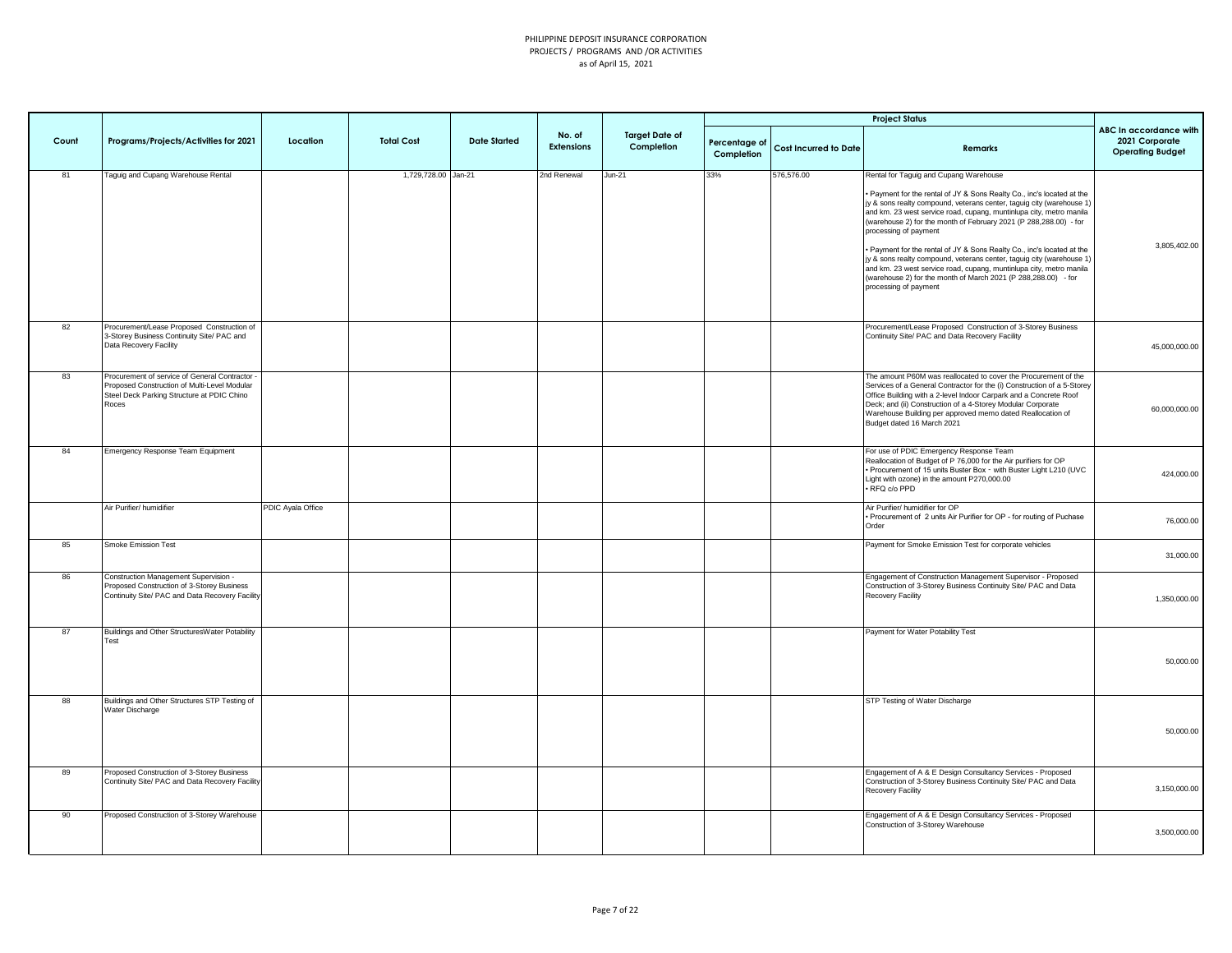|       |                                                                                                                                                          |             |                    |                     |                             |                                     |                             |                              | <b>Project Status</b>                                                                                                                                                                                                                                                                                                                                                      |                                                                     |
|-------|----------------------------------------------------------------------------------------------------------------------------------------------------------|-------------|--------------------|---------------------|-----------------------------|-------------------------------------|-----------------------------|------------------------------|----------------------------------------------------------------------------------------------------------------------------------------------------------------------------------------------------------------------------------------------------------------------------------------------------------------------------------------------------------------------------|---------------------------------------------------------------------|
| Count | Programs/Projects/Activities for 2021                                                                                                                    | Location    | <b>Total Cost</b>  | <b>Date Started</b> | No. of<br><b>Extensions</b> | <b>Target Date of</b><br>Completion | Percentage of<br>Completion | <b>Cost Incurred to Date</b> | Remarks                                                                                                                                                                                                                                                                                                                                                                    | ABC In accordance with<br>2021 Corporate<br><b>Operating Budget</b> |
| 91    | Engagement of General Contractor - Proposed<br>Construction of 3-Storey Warehouse                                                                        |             |                    |                     |                             |                                     |                             |                              | The amount P60M was reallocated to cover the Procurement of the<br>Services of a General Contractor for the (i) Construction of a 5-Storey<br>Office Building with a 2-level Indoor Carpark and a Concrete Roof<br>Deck; and (ii) Construction of a 4-Storey Modular Corporate<br>Warehouse Building per approved memo dated Reallocation of<br>Budget dated 16 March 2021 | 60,000,000.00                                                       |
| 92    | Engagement of A & E Design Consultancy<br>Services - Proposed Construction of Multi-Level<br>Modular Steel Deck Parking Structure at PDIC<br>Chino Roces |             |                    |                     |                             |                                     |                             |                              | Engagement of A & E Design Consultancy Services - Proposed<br>Construction of Multi-Level Modular Steel Deck Parking Structure at<br>PDIC Chino Roces                                                                                                                                                                                                                      | 3,500,000.00                                                        |
| 93    | Construction Management Supervision -<br>Proposed Construction of Multi- Level Modular<br>Steel Deck Parking Structure at PDIC Chino<br>Roces            |             |                    |                     |                             |                                     |                             |                              | Engagement of Construction Management Supervisor - Proposed<br>Construction of Multi-Level Modular Steel Deck Parking Structure at<br>PDIC Chino Roces                                                                                                                                                                                                                     | 1,800,000.00                                                        |
| 94    | Construction Management Supervision -<br>Proposed Construction of 3-Storey Warehouse                                                                     |             |                    |                     |                             |                                     |                             |                              | Engagement of Construction Management Supervisor - Proposed<br>Construction of 3-Storey Warehouse                                                                                                                                                                                                                                                                          | 1,800,000.00                                                        |
| 95    | Procurement Plane Tickets for Contractual<br>Personnel                                                                                                   |             |                    |                     |                             |                                     |                             |                              | Allocated budget for Airfare of employees.                                                                                                                                                                                                                                                                                                                                 | 2,236,000.00                                                        |
| 96    | Various Awards                                                                                                                                           |             |                    |                     |                             |                                     |                             |                              | For the procurement of tokens for Various Awards for PDIC<br>Employees                                                                                                                                                                                                                                                                                                     | 6,282,200.00                                                        |
| 97    | <b>Medical Supplies</b>                                                                                                                                  | <b>PDIC</b> | 148,538.00 January |                     |                             | Within the year                     | 99%                         |                              | 147,870.00 Various medical supplies for clinic use                                                                                                                                                                                                                                                                                                                         | 1,587,292.00                                                        |
| 98    | Procurement of plane tickets for External<br>Counsel                                                                                                     |             |                    |                     |                             |                                     |                             |                              | Procurement of plane tickets for external counsel                                                                                                                                                                                                                                                                                                                          | 344,000.00                                                          |
| 99    | Salaries and Compensation - Institutional and<br>Individual Contracts                                                                                    |             |                    |                     |                             |                                     | 0.8%                        |                              | 340,889.54 Received LSERV SOAs for the period February 1 to 28, 2021,<br>amounting to P1,594,204.10 on April 8 & 14, 2021 - For HRAD Audit                                                                                                                                                                                                                                 | 41,948,090.00                                                       |
| 100   | Drugs and Medicine Expenses                                                                                                                              | <b>PDIC</b> | 558,380.00         | January             |                             | Within the year                     | 30%                         | 172,530.00                   | Various drugs and medicine for clinic use.                                                                                                                                                                                                                                                                                                                                 | 573,425.00                                                          |
| 101   | Legal Liability Indemnification Fund                                                                                                                     |             |                    |                     |                             |                                     |                             |                              | Legal Liability Indemnification Fund                                                                                                                                                                                                                                                                                                                                       | 7,800,000.00                                                        |
| 102   | Mandatory Drug Testing                                                                                                                                   |             |                    |                     |                             |                                     |                             |                              | For the conduct of the mandatory drug testing of PDIC employees for<br>deployment                                                                                                                                                                                                                                                                                          | 354,500.00                                                          |
| 103   | Executive Profiling/Assessment                                                                                                                           |             |                    |                     |                             |                                     |                             |                              | <b>Executive Profiling/Assessment</b>                                                                                                                                                                                                                                                                                                                                      | 2,000,000.00                                                        |
| 104   | <b>Executive Search</b>                                                                                                                                  |             |                    |                     |                             |                                     |                             |                              | Executive Search/Professional recruitment services for executives                                                                                                                                                                                                                                                                                                          | 4,300,000.00                                                        |
| 105   | <b>Background Investigation Services</b>                                                                                                                 |             |                    |                     |                             |                                     |                             |                              | Background Investigation Services Fees                                                                                                                                                                                                                                                                                                                                     | 1,440,000.00                                                        |
| 106   | Printing of Promotional materials for<br>Recruitment and CNA Booklets                                                                                    |             |                    |                     |                             |                                     |                             |                              | For the printing of flyers, posters, tarpaulins and other printed<br>materials for recruitment purposes and CNA booklets                                                                                                                                                                                                                                                   | 109,964.00                                                          |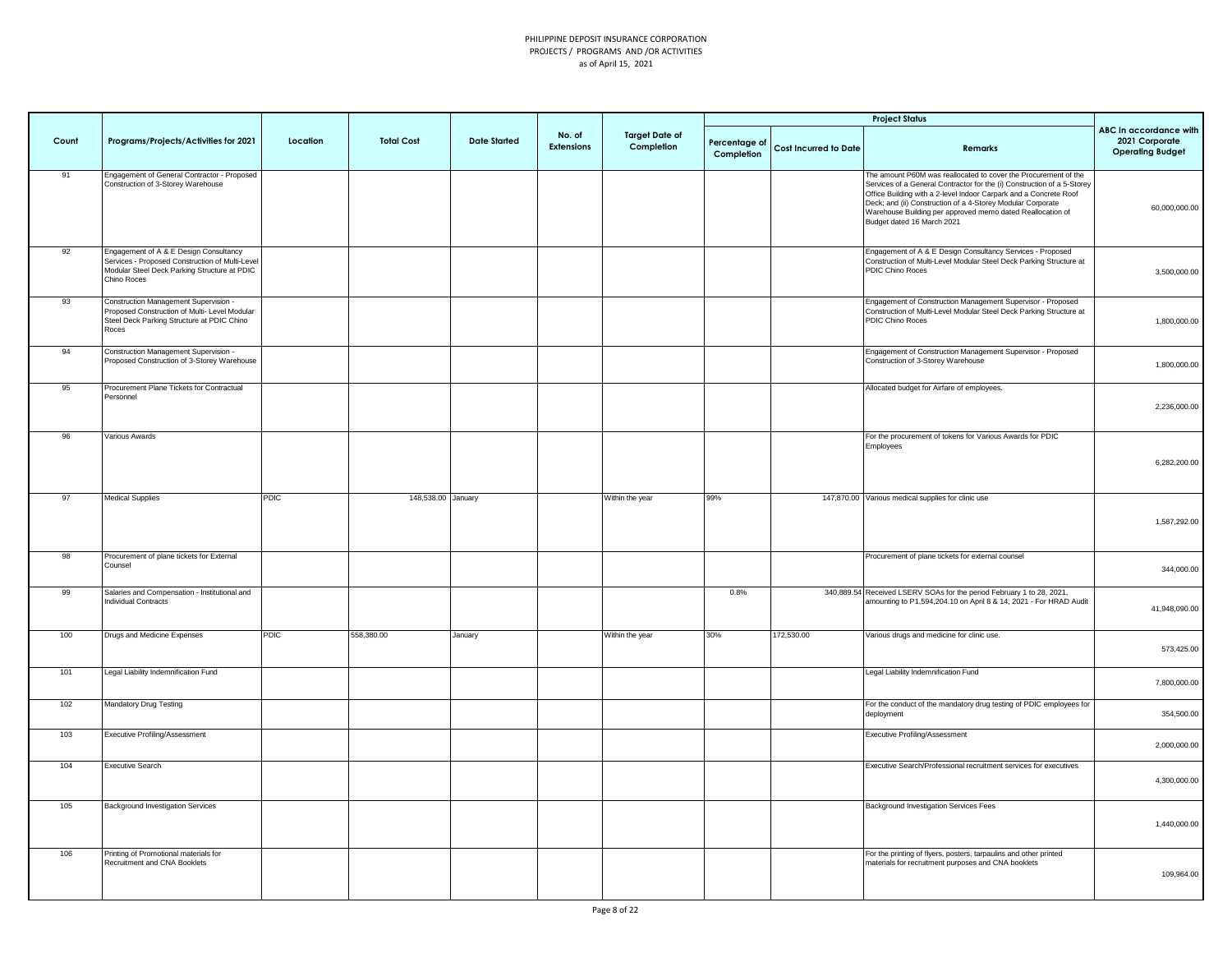|       |                                                                                                |          |                   |                     |                             |                                     |                             |                       | <b>Project Status</b>                                                                                                                                                              |                                                                     |
|-------|------------------------------------------------------------------------------------------------|----------|-------------------|---------------------|-----------------------------|-------------------------------------|-----------------------------|-----------------------|------------------------------------------------------------------------------------------------------------------------------------------------------------------------------------|---------------------------------------------------------------------|
| Count | Programs/Projects/Activities for 2021                                                          | Location | <b>Total Cost</b> | <b>Date Started</b> | No. of<br><b>Extensions</b> | <b>Target Date of</b><br>Completion | Percentage of<br>Completion | Cost Incurred to Date | <b>Remarks</b>                                                                                                                                                                     | ABC In accordance with<br>2021 Corporate<br><b>Operating Budget</b> |
| 107   | Procurement of Plane Tickets                                                                   |          |                   |                     |                             |                                     |                             |                       | Allocated budget for Airfare of employees.                                                                                                                                         | 34,400.00                                                           |
| 108   | Procurement on Plane Ticket                                                                    |          |                   |                     |                             | Within the year                     |                             |                       | Allocated budget for Airfare of employees.                                                                                                                                         | 722,400.00                                                          |
| 109   | Procurement of plane tickets- regular<br>employees                                             |          |                   |                     |                             |                                     |                             |                       | Allocated budget for Airfare of employees.                                                                                                                                         | 688,000.00                                                          |
| 110   | Prepaid Cards/Auto Load (while on field<br>operations)                                         |          |                   |                     |                             |                                     |                             |                       | Provision for official calls in excess of entitlement                                                                                                                              | 1,200.00                                                            |
| 111   | Registered mail and LBC                                                                        |          |                   |                     |                             |                                     |                             |                       | Domestic express mail service and courier service (Documents)                                                                                                                      | 18,000.00                                                           |
| $112$ | CAPEX- Other Machineries and Equipment -<br>Procurement of E-Kiosk Digital Monitor             |          |                   |                     |                             |                                     |                             | 206,560.38            | BOARD APPROVED BUDGET REALIGNMENT: BR NO. 221-02-<br>016 (Additional PAP)                                                                                                          |                                                                     |
|       |                                                                                                |          |                   |                     |                             |                                     |                             |                       | To comply with R.A. 11032 as well as address the information<br>requirement of clients at the PAC                                                                                  | 206,560.38                                                          |
| 113   | CAPEX- Other Machineries and Equipment -<br>Procurement of HDR video camera                    |          |                   |                     |                             |                                     |                             |                       | BOARD APPROVED BUDGET REALIGNMENT: BR NO. 2021-02-<br>016 (Additional PAP)                                                                                                         |                                                                     |
|       |                                                                                                |          |                   |                     |                             |                                     |                             |                       | For events management and documentation of various corporate<br>activities and tosupport requirements related to CAG's public<br>engagement programs in the pipeline<br>this year. | 93,999.00                                                           |
| 114   | <b>Client Satisfaction Survey</b>                                                              |          |                   |                     |                             |                                     |                             |                       | To comply with GCG requirement and expansion/enhancement of<br>survey to cover other clients                                                                                       | 4,500,000.00                                                        |
| 115   | Printing and Publication - Printing of Financial<br>iteracy Materials for LGUs                 |          |                   |                     |                             |                                     |                             |                       | For public awareness campaign                                                                                                                                                      | 300,000.00                                                          |
| 116   | Printing and Publication Expense - Printing of<br>Information Kits for Study Visits/Conference |          |                   |                     |                             |                                     |                             |                       | For hosting of study visits/conference                                                                                                                                             | 200,000.00                                                          |
| 117   | Printing of Streamer - Economic and Financial<br>iteracy Week (EFLW)                           |          |                   |                     |                             |                                     |                             |                       | For the conduct of Economic and Financial Literacy Week (EFLW).                                                                                                                    | 4,000.00                                                            |
| 118   | Procurement of Plane Tickets - Regular<br>mployees                                             |          |                   |                     |                             | Within the year                     |                             |                       | Allocated budget for Airfare of employees.                                                                                                                                         | 34,400.00                                                           |
| 119   | Lex Libris and Licenses                                                                        |          |                   |                     |                             |                                     |                             |                       | Subscription Expense                                                                                                                                                               | 79,179.00                                                           |
| 120   | Conduct of training programs with private or<br>inother government agency                      |          |                   |                     |                             |                                     |                             |                       | Conduct of PHILJA- P1,600,000 (2 Seminars which cost P500,000<br>per event and PHILJA Bags with estimated amount of P300,000 per<br>event), EC Seminar-P100,000 (1 event)          | 1,800,000.00                                                        |
| 121   | For AHC-related cases                                                                          |          |                   |                     |                             |                                     |                             |                       | Committee Meetings for AHC related cases                                                                                                                                           | 18,000.00                                                           |
| 122   | Procurement of Plane Tickets                                                                   |          |                   |                     |                             |                                     |                             |                       | Allocated budget for Airfare of employees.                                                                                                                                         | 17,200.00                                                           |
| 123   | Courier Services (XIMEX/AIR21/LBC)                                                             |          |                   |                     |                             |                                     |                             |                       | For AHC & Corporate Cases                                                                                                                                                          | 2,430.00                                                            |
| 124   | Semi-Expendable, Furniture, Fixtures and<br><b>Books</b>                                       |          |                   |                     |                             |                                     |                             |                       | For procurement of Various Legal Books                                                                                                                                             | 75,000.00                                                           |
| 125   | Registered Mail and Private Courier                                                            |          |                   |                     |                             |                                     |                             |                       | Domestic Express Mail Service and Courier Services (Documents)                                                                                                                     | 18,985.00                                                           |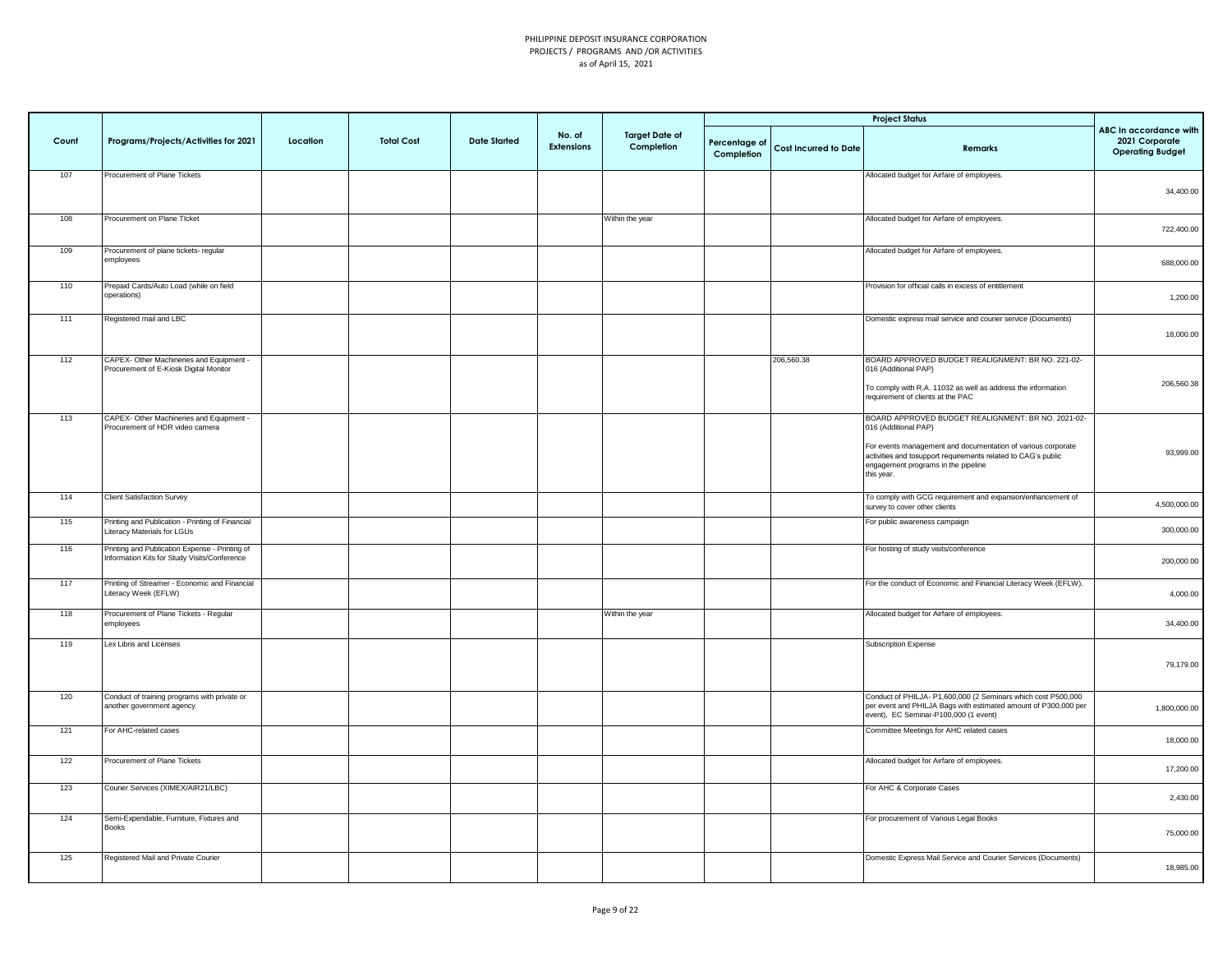|       |                                                                                                 |          |                   |                     |                             |                                     |                             |                              | <b>Project Status</b>                                                                                                                                                                                                                                                                                            |                                                                     |
|-------|-------------------------------------------------------------------------------------------------|----------|-------------------|---------------------|-----------------------------|-------------------------------------|-----------------------------|------------------------------|------------------------------------------------------------------------------------------------------------------------------------------------------------------------------------------------------------------------------------------------------------------------------------------------------------------|---------------------------------------------------------------------|
| Count | Programs/Projects/Activities for 2021                                                           | Location | <b>Total Cost</b> | <b>Date Started</b> | No. of<br><b>Extensions</b> | <b>Target Date of</b><br>Completion | Percentage of<br>Completion | <b>Cost Incurred to Date</b> | <b>Remarks</b>                                                                                                                                                                                                                                                                                                   | ABC In accordance with<br>2021 Corporate<br><b>Operating Budget</b> |
| 126   | Prepaid Cards/Auto Load (while on field<br>operations)                                          |          |                   |                     |                             |                                     |                             |                              | Official calls in excess of entitlement                                                                                                                                                                                                                                                                          | 1,200.00                                                            |
| 127   | Procurement of Plane Tickets - Closed Banks                                                     |          |                   |                     |                             |                                     |                             |                              | Allocated budget for Airfare of employees.                                                                                                                                                                                                                                                                       | 481,600.00                                                          |
| 128   | Procurement of Plane Tickets - Corporate                                                        |          |                   |                     |                             |                                     |                             |                              | Allocated budget for Airfare of employees.                                                                                                                                                                                                                                                                       | 172,000.00                                                          |
| 129   | Procurement of plane ticket - Travel Local                                                      |          |                   |                     |                             |                                     |                             |                              | Allocated budget for Airfare of employees.                                                                                                                                                                                                                                                                       | 189,200.00                                                          |
| 130   | Procurement of plane ticket - R & L Direct<br>Travel                                            |          |                   |                     |                             |                                     |                             |                              | Allocated budget for Airfare of employees.                                                                                                                                                                                                                                                                       | 412,800.00                                                          |
| 131   | Procurement of Plane Tickets                                                                    |          |                   |                     |                             |                                     |                             |                              | Allocated budget for Airfare of employees.                                                                                                                                                                                                                                                                       | 17,200.00                                                           |
| 132   | Procurement of Plane Tickets (Local Travel)                                                     |          |                   |                     |                             |                                     |                             |                              | Allocated budget for Airfare of employees.                                                                                                                                                                                                                                                                       | 17,200.00                                                           |
| 133   | Board and Board Committee Meetings                                                              |          |                   |                     |                             |                                     | 1.74%                       | 36,511.25                    | Board Committee Meetings and PDIC Board Meetings                                                                                                                                                                                                                                                                 | 2,100,000.00                                                        |
| 134   | Reimburseable Business Expenses of Private<br>Representatives (Inclusive of WCF)                |          |                   |                     |                             |                                     | 3.98%                       | 52,495.91                    | Extraordinary and Miscellaneous Expenses                                                                                                                                                                                                                                                                         | 1,320,000.00                                                        |
| 135   | Procurement of Plane tickets                                                                    |          |                   |                     |                             |                                     |                             |                              | Allocated budget for airfare of directors from the private sector                                                                                                                                                                                                                                                | 928,800.00                                                          |
| 136   | Review and Design of PDIC Total<br>Compensation Package                                         | Makati   | 2,500,000.00      |                     |                             |                                     |                             |                              | To establish a Total Compensation Package based on compensation<br>philosophy to attract, retain and motivate highly qualified, experienced<br>and performance-driven personnel to enable the Corporation to<br>perform its mandates effectively<br>Not yet started, awaiting for the result of GCG's CPCS study | 2,500,000.00                                                        |
| 137   |                                                                                                 |          | 5,000,000.00      | 2021-01-27          |                             | Q3                                  | 10%                         | 500,000.00                   |                                                                                                                                                                                                                                                                                                                  | 5,000,000.00                                                        |
|       | Review and Design of PDIC Organization<br>Structure and Staffing Pattern                        |          |                   |                     |                             |                                     |                             |                              | Phase I completed - Payment for the 10% project cost was paid on<br>March 30, 2021<br>Phase II on-going                                                                                                                                                                                                          |                                                                     |
| 138   | Succession Planning Program (Phase 2)                                                           | Makati   | 3,000,000.00      |                     |                             |                                     |                             |                              | Phase I - 3rd payment was received by the CSP on March 11, 2021<br>Phase II - Not yet started                                                                                                                                                                                                                    | 3,000,000.00                                                        |
| 139   | Competency-Based Performance Management<br>System                                               |          | 3,000,000.00      |                     |                             |                                     |                             |                              | A system on performance management that would promote work<br>excellence through continual and purposive competency assessment<br>Not yet started                                                                                                                                                                | 3,000,000.00                                                        |
| 140   | Capital Expenditures - Other Machinery and<br>Other Equipment (Various Items)<br>Paper Shredder |          | 80,000.00         |                     |                             |                                     | 100%                        |                              | 80,000.00 Delivered on March 23, 2021                                                                                                                                                                                                                                                                            | 80,000.00                                                           |
| 141   | Procurement of Plane tickets - Regular<br>Employees                                             |          |                   |                     |                             |                                     |                             |                              | Allocated budget for Airfare of employees.                                                                                                                                                                                                                                                                       | 68,800.00                                                           |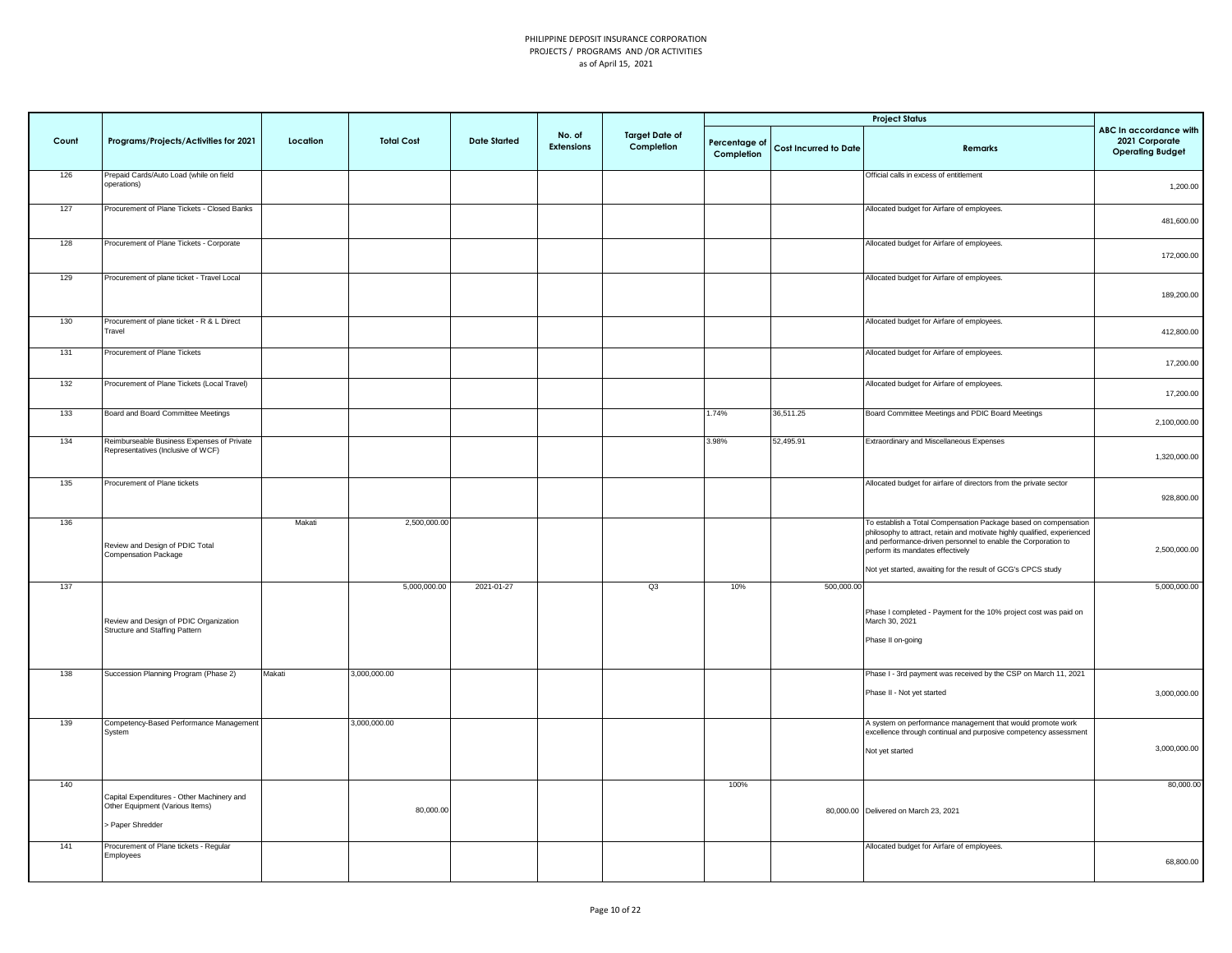|       |                                                                                                                |          |                   |                     |                             |                                     |                             |                              | <b>Project Status</b>                                                                                         |                                                                     |
|-------|----------------------------------------------------------------------------------------------------------------|----------|-------------------|---------------------|-----------------------------|-------------------------------------|-----------------------------|------------------------------|---------------------------------------------------------------------------------------------------------------|---------------------------------------------------------------------|
| Count | Programs/Projects/Activities for 2021                                                                          | Location | <b>Total Cost</b> | <b>Date Started</b> | No. of<br><b>Extensions</b> | <b>Target Date of</b><br>Completion | Percentage of<br>Completion | <b>Cost Incurred to Date</b> | Remarks                                                                                                       | ABC In accordance with<br>2021 Corporate<br><b>Operating Budget</b> |
| 142   | Telephone/Mobile                                                                                               |          |                   |                     |                             |                                     |                             |                              | For Official Use of EVP-ERS Staff                                                                             | 1,500.00                                                            |
| 143   | Public Relations/ Meetings/Consultations/For<br>a/Seminars/Conferences w/ Other<br>Organizations /Institutions |          |                   |                     |                             |                                     | 1.97%                       | 10,855.00                    | w/ Bank Org. Govt and Private Institutions of OPCEO                                                           | 550,000.00                                                          |
| 144   | Meetings within or outside unit                                                                                |          |                   |                     |                             |                                     | 1.08%                       | 16,121.15                    | Various internal meetings of units under OP Sector.                                                           | 1,487,500.00                                                        |
| 145   | Prepaid Cards-Auto Load                                                                                        |          |                   |                     |                             |                                     |                             |                              | For the officers (w/out WCF) and staff of OP                                                                  | 32,400.00                                                           |
| 146   | Procurement of plane tickets of regular<br>employees                                                           |          |                   |                     |                             |                                     |                             |                              | Allocated budget for Airfare of employees.                                                                    | 412,800.00                                                          |
| 147   | Subscription - CD Asia Online                                                                                  |          |                   |                     |                             |                                     | 95%                         | 28,297.08                    | Subscription                                                                                                  | 29,680.00                                                           |
| 148   | Subscription - The Economist                                                                                   |          |                   |                     |                             |                                     |                             |                              | Subscription                                                                                                  | 16,703.00                                                           |
| 149   | Subscription - Financial Times                                                                                 |          |                   |                     |                             |                                     |                             |                              | Subscription                                                                                                  | 28,409.00                                                           |
|       | Public Relations/ Meetings/Consultations/For<br>a/Seminars/Conferences w/ Other<br>Organizations /Institutions |          |                   |                     |                             |                                     |                             |                              | Meetings with service providers, consultants and other external<br>stakeholders                               | 24,000.00                                                           |
| 150   | Public Relations/ w/ Other Organizations<br>/Institutions                                                      |          |                   |                     |                             |                                     |                             |                              | Conduct of press briefings and meetings with media (as deemed<br>necessary)                                   | 400,000.00                                                          |
| 151   | Congratulatory Tokens/Flowers to Government<br>Agencies                                                        |          |                   |                     |                             |                                     |                             |                              | For heads of stakeholder/partner agencies and founding anniversary<br>of local institutional partners of PDIC | 100,000.00                                                          |
| 152   | Corporate Giveaways/Tokens (1)                                                                                 |          |                   |                     |                             |                                     |                             |                              | Greeting cards/other tokens for distribution of President/CEO                                                 | 20,000.00                                                           |
| 153   | Requests for Sponsorship/ad support from<br>various stakeholders                                               |          |                   |                     |                             |                                     | 3%                          |                              | 53,760.00 25 sponsorships/ad support                                                                          | 1,581,125.00                                                        |
| 154   | Other Supplies and Materials (Fuel, Oil &<br>Lubricants Expenses                                               |          |                   |                     |                             |                                     |                             |                              | Other Supplies and Materials                                                                                  | 3,276,288.00                                                        |
| 155   | Enhanced Be a Wise Saver (BAWS) Campaign                                                                       |          |                   |                     |                             |                                     |                             |                              | Institutional based                                                                                           | 40,000.00                                                           |
| 156   | Enhanced Be a Wise Saver (BAWS) Campaign<br>(2)                                                                |          |                   |                     |                             |                                     |                             |                              | Community based (LGU)                                                                                         | 60,000.00                                                           |
| 157   | Corporate Giveaways/Tokens (2)                                                                                 |          |                   |                     |                             |                                     |                             |                              | Ballpen (metal) with PDIC logo (for DIA's counterparts/other govt<br>agencies)                                | 500,000.00                                                          |
| 158   | Corporate Giveaways/Tokens (3)                                                                                 |          |                   |                     |                             |                                     |                             |                              | Ballpen (plastic) with PDIC logo (conduct of client feedback survey,<br>financial literacy seminars           | 75,000.00                                                           |
| 159   | Corporate Giveways (4)                                                                                         |          |                   |                     |                             |                                     |                             |                              | Umbrella with PDIC logo (CSR program, BAWS campaign, financial<br>literacy seminars                           | 250,000.00                                                          |
| 160   | Corporate Giveaways/Tokens (5)                                                                                 |          |                   |                     |                             |                                     |                             |                              | T-Shirt with PDIC logo (CSR program, BAWS campaign, financial<br>literacy seminars)                           | 150,000.00                                                          |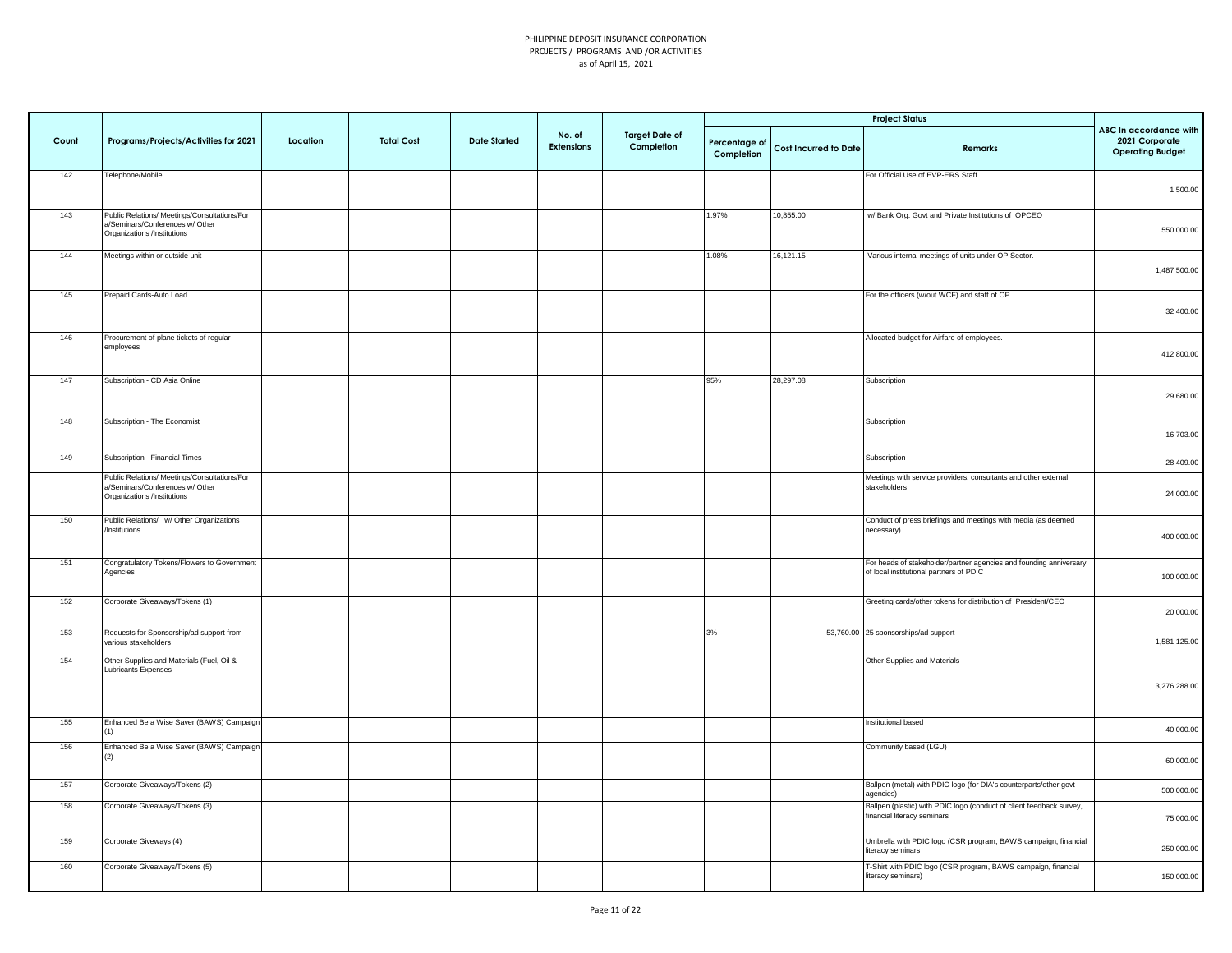|       |                                                                                                                       |          |                   |                     |                             |                                     |                             |                              | <b>Project Status</b>                                                                                                   |                                                                     |
|-------|-----------------------------------------------------------------------------------------------------------------------|----------|-------------------|---------------------|-----------------------------|-------------------------------------|-----------------------------|------------------------------|-------------------------------------------------------------------------------------------------------------------------|---------------------------------------------------------------------|
| Count | Programs/Projects/Activities for 2021                                                                                 | Location | <b>Total Cost</b> | <b>Date Started</b> | No. of<br><b>Extensions</b> | <b>Target Date of</b><br>Completion | Percentage of<br>Completion | <b>Cost Incurred to Date</b> | Remarks                                                                                                                 | ABC In accordance with<br>2021 Corporate<br><b>Operating Budget</b> |
| 161   | Corporate Giveaways/Tokens (6)                                                                                        |          |                   |                     |                             |                                     |                             |                              | Golf cap with embroidery/PDIC logo (CSR program, BAWS<br>Campaign, financial literacy seminars)                         | 150,000.00                                                          |
| 162   | Corporate Giveaways/Tokens (7)                                                                                        |          |                   |                     |                             |                                     |                             |                              | Fan with PDIC logo (CSR program, BAWS campaign, financial<br>literacy)                                                  | 30,000.00                                                           |
| 163   | Corporate Giveaways/Tokens (8)                                                                                        |          |                   |                     |                             |                                     |                             |                              | USB with engraving/PDIC logo (for DIA counterparts/other gov't<br>agencies)                                             | 150,000.00                                                          |
| 164   | Corporate Giveaways/Tokens (9)                                                                                        |          |                   |                     |                             |                                     |                             |                              | Adcubes with PDIC logo (CSR program, BAWS campaign, financial<br>literacy seminars)                                     | 300,000.00                                                          |
| 165   | Corporate Giveaways/Tokens (10)                                                                                       |          |                   |                     |                             |                                     |                             |                              | Ecobag with PDIC logo (CSR program, BAWS campaign, financial<br>literacy seminars)                                      | 100,000.00                                                          |
| 166   | Corporate Giveaways/Tokens (11)                                                                                       |          |                   |                     |                             |                                     |                             |                              | Bookmarks with PDIC logo (CSR program, BAWS campaign,<br>financial literacy seminars)                                   | 45,000.00                                                           |
| 167   | Corporate Giveaways/Tokens (13)                                                                                       |          |                   |                     |                             |                                     |                             |                              | Tumbler/sports bottle with PDIC logo (CSR program, BAWS<br>campaign, financial literacy seminars)                       | 100,000.00                                                          |
| 168   | Corporate Giveaways Tokens (14)                                                                                       |          |                   |                     |                             |                                     |                             |                              | Paperbag with PDIC logo (CSR program, BAWS campaign)                                                                    | 100,000.00                                                          |
| 169   | MOU/MOA Signing                                                                                                       |          |                   |                     |                             |                                     |                             |                              | With government partners/similar institutions and bank groups                                                           | 200,000.00                                                          |
| 170   | Extraordinary and Miscellaneous Expenses -<br>Corporate Giveaways/Tokens (15)                                         |          |                   |                     |                             |                                     |                             |                              | Notepad with logo (CSR program, BAWS campaign, financial literacy<br>seminars)                                          | 100,000.00                                                          |
| 171   | Accountable Forms                                                                                                     |          |                   |                     |                             |                                     |                             |                              | Printing of Ors, etc.                                                                                                   | 100,000.00                                                          |
| 172   | Accountable Forms                                                                                                     |          |                   |                     |                             |                                     |                             |                              | Printing of Ors, etc.                                                                                                   | 12,500.00                                                           |
| 173   | Corporate Giveaways/Tokens (12)                                                                                       |          |                   |                     |                             |                                     |                             |                              | Notebook with PDIC logo (CSR program, BAWS campaign, financial<br>literacy seminars)                                    | 50,000.00                                                           |
| 174   | Anniversary and/or Mid-Year PRAISE Awards                                                                             |          |                   |                     |                             |                                     |                             |                              | Projected expense for Anniversary and Mid-Year Praise Awards                                                            | 2,185,000.00                                                        |
| 175   | Christmas Activities/Year-end PRAISE Awards                                                                           |          |                   |                     |                             |                                     |                             |                              | Projected expense for Chistmas Activitie and Praise Awards                                                              | 2,330,000.00                                                        |
| 176   | Primary/Joint Hosting of Official Visits -<br>Caravan (Depositor Protection and Awareness<br>Neek)                    |          |                   |                     |                             |                                     |                             |                              | Projected expense for Official Visits - Caravan (Depositor Protection<br>and Awareness Week)                            | 200,000.00                                                          |
| 177   | Primary/Joint Hosting of Official Visits -<br>Caravan (Economic & Financial Literacy Week)                            |          |                   |                     |                             |                                     |                             |                              | Projected expense for Official Visits - Caravan (Economic & Financial<br>Literacy Week)                                 | 200,000.00                                                          |
| 178   | Primary/Joint Hosting of Official Visits -<br>Institutional visits of counterpart Deposit<br>Insurance Agencies (DIA) |          |                   |                     |                             |                                     |                             |                              | Projected expense for Official Visits - Caravan Institutional visits of<br>counterpart Deposit Insurance Agencies (DIA) | 1,000,000.00                                                        |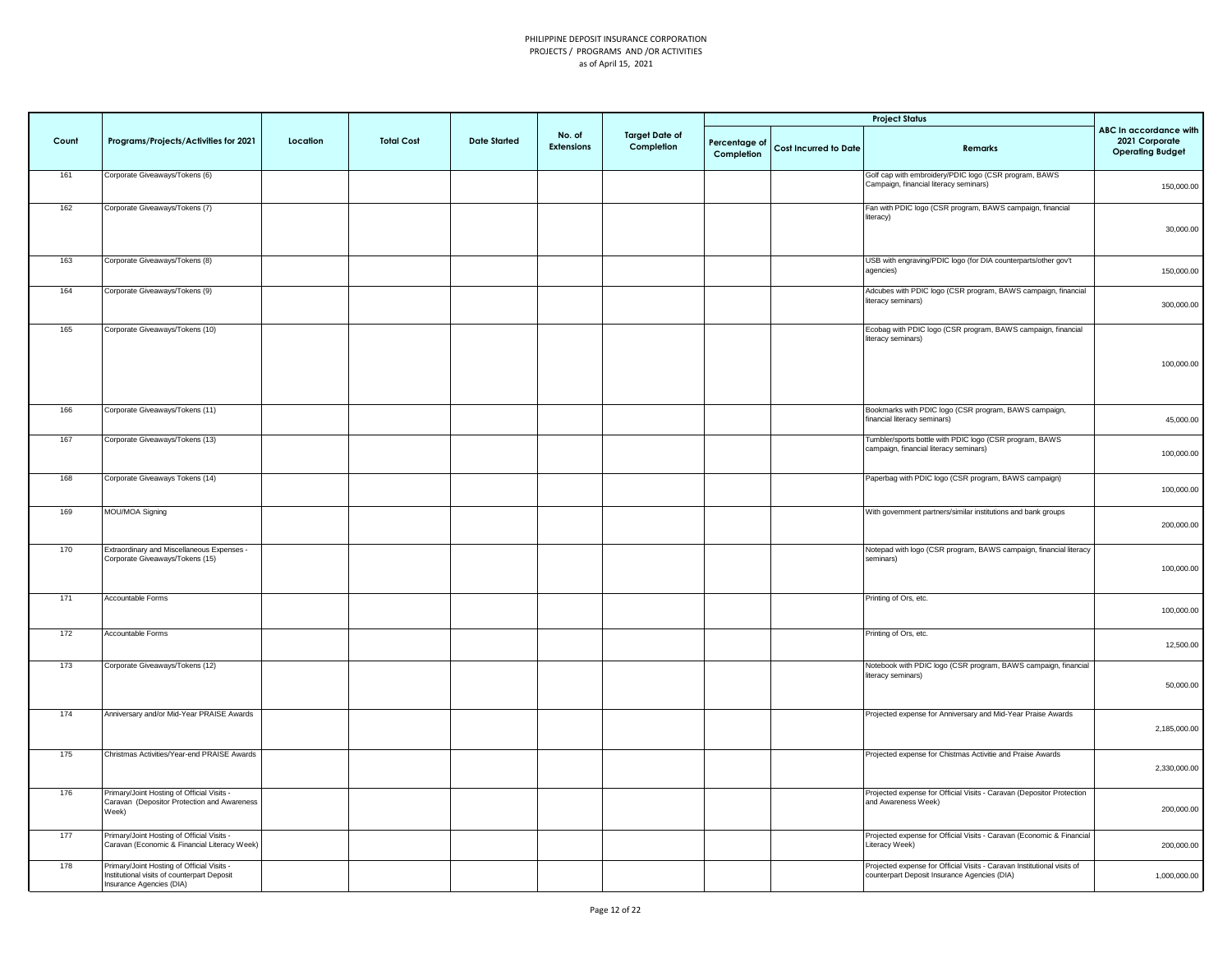|       |                                                                                |          |                   |                     |                      |                                     |                             |                       | <b>Project Status</b>                                                                                                                                                                                                   |                                                                     |
|-------|--------------------------------------------------------------------------------|----------|-------------------|---------------------|----------------------|-------------------------------------|-----------------------------|-----------------------|-------------------------------------------------------------------------------------------------------------------------------------------------------------------------------------------------------------------------|---------------------------------------------------------------------|
| Count | Programs/Projects/Activities for 2021                                          | Location | <b>Total Cost</b> | <b>Date Started</b> | No. of<br>Extensions | <b>Target Date of</b><br>Completion | Percentage of<br>Completion | Cost Incurred to Date | Remarks                                                                                                                                                                                                                 | ABC In accordance with<br>2021 Corporate<br><b>Operating Budget</b> |
| 179   | Corporate Social Responsibility (CSR)                                          |          |                   |                     |                      |                                     |                             |                       | Conduct of PDIC CSR new initiative/program                                                                                                                                                                              | 500,000.00                                                          |
| 180   | Expression of sympathy to Organizations or<br>Individuals from Outside of PDIC |          |                   |                     |                      |                                     | 6%                          | 6,000.00              | Extending sympathy to bereaved stakeholders                                                                                                                                                                             | 96,000.00                                                           |
| 181   | Bereavement as expression of sympathy                                          |          |                   |                     |                      |                                     |                             |                       | Covers the Deceased Members and Immediate Family members of<br>PDIC Employees                                                                                                                                           | 300,000.00                                                          |
| 182   | <b>Employee Wellness</b>                                                       |          |                   |                     |                      |                                     |                             |                       | Employee Relations/industrial Peace Activities                                                                                                                                                                          | 3,450,000.00                                                        |
| 183   | Portable Sound System                                                          |          |                   |                     |                      |                                     |                             |                       | For use of PAD during takeover/bank closure                                                                                                                                                                             | 50,000.00                                                           |
| 184   | Health information related activities                                          |          |                   |                     |                      |                                     |                             |                       | Covers conduct of Health Lectures and Health Fair Activities                                                                                                                                                            | 149,500.00                                                          |
| 185   | Corporate giveaways/tokens                                                     |          |                   |                     |                      |                                     |                             |                       | Tokens to be given away to all PDIC Birthday Celebrants                                                                                                                                                                 | 327,000.00                                                          |
| 186   | Corporate philosophy and other advocacy<br>learning incentives                 |          |                   |                     |                      |                                     |                             |                       | Budget for prizes, t-shirts, tokens and other meeting expenses to<br>support various PDIC Learning & Advocacy events/activities                                                                                         | 276,000.00                                                          |
| 187   | <b>GCAA Sports Activities</b>                                                  |          |                   |                     |                      |                                     |                             |                       | Activities as maybe directed by Management                                                                                                                                                                              | 80,000.00                                                           |
| 188   | <b>GAD Related Activities</b>                                                  |          |                   |                     |                      |                                     |                             |                       | Women's Month Celebration and 18-Day Campaign to End Violence<br>against Women and Children (VAWC); Participation in PCW-<br>organized events; Advocady activities/contest; Film Showing; 18-Day<br>Campaign to end VAW | 1,662,000.00                                                        |
| 189   | Participation to other activities of other<br>government agencies              |          |                   |                     |                      |                                     |                             |                       | Fun Run and other Directives from CSC, DOF and other government<br>agencies                                                                                                                                             | 240,000.00                                                          |
| 190   | Subscription to Time Magazine                                                  |          |                   |                     |                      |                                     |                             |                       | Magazine Subsciption                                                                                                                                                                                                    | 5,000.00                                                            |
| 191   | Committee (Excom/ Mancom) Meetings                                             |          |                   | Continuing concern  |                      |                                     |                             |                       | Excom, Mancom Meetings<br>No expenses incurred. Due to WFH arrangement, meetings were<br>done via MS Teams (CPG).                                                                                                       | 400,000.00                                                          |
| 192   | Strat Planning Exercises c/o PD                                                |          |                   |                     |                      |                                     |                             |                       | Corporate Planning Meetings/ Activities                                                                                                                                                                                 | 500,000.00                                                          |
| 193   | Procurement of plane tickets of regular<br>employees                           |          |                   |                     |                      |                                     |                             |                       | Allocated budget for Airfare of employees.                                                                                                                                                                              | 189,200.00                                                          |
| 194   | <b>ISO Certification</b>                                                       |          |                   |                     |                      |                                     |                             |                       | <b>ISO Certification</b>                                                                                                                                                                                                | 100,000.00                                                          |
| 195   | Procurement of plane tickets                                                   |          |                   |                     |                      |                                     |                             |                       | AMOUNT ADJUSTED PER APPROVED BUDGET REALIGNMENT<br>ON 10 MARCH 2021 (from Php2,150,000 to Php1,325,000)<br>Allocated budget for Airfare of employees.                                                                   | 1,325,000.00                                                        |
| 196   | Procurement of plane tickets                                                   |          |                   |                     |                      |                                     |                             |                       | Allocated budget for Airfare of employees.                                                                                                                                                                              | 17,200.00                                                           |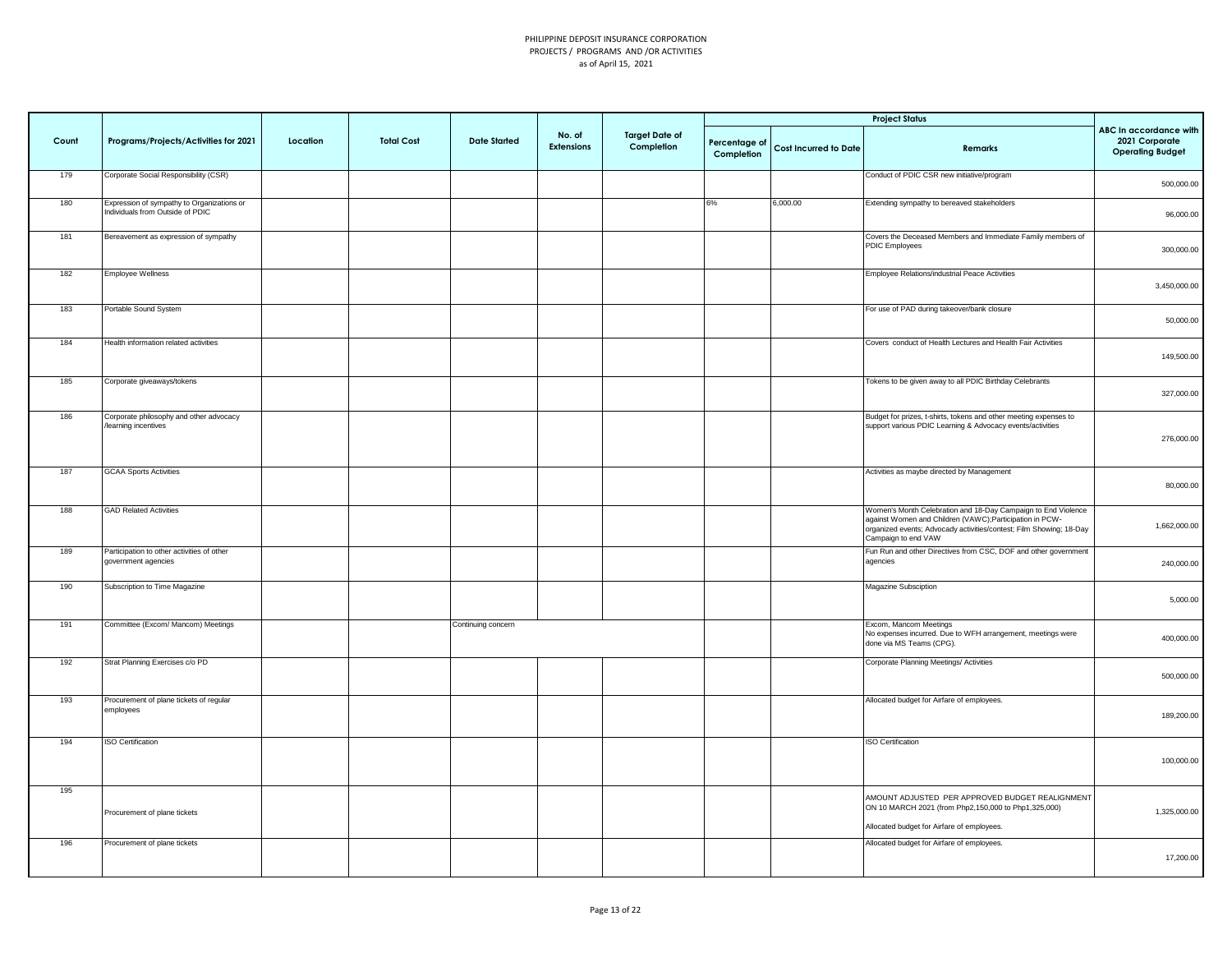|       |                                                                                                           |          |                   |                     |                             |                                     |                             |                              | <b>Project Status</b>                                                                            |                                                                     |
|-------|-----------------------------------------------------------------------------------------------------------|----------|-------------------|---------------------|-----------------------------|-------------------------------------|-----------------------------|------------------------------|--------------------------------------------------------------------------------------------------|---------------------------------------------------------------------|
| Count | Programs/Projects/Activities for 2021                                                                     | Location | <b>Total Cost</b> | <b>Date Started</b> | No. of<br><b>Extensions</b> | <b>Target Date of</b><br>Completion | Percentage of<br>Completion | <b>Cost Incurred to Date</b> | Remarks                                                                                          | ABC In accordance with<br>2021 Corporate<br><b>Operating Budget</b> |
| 197   | Telephone Expenses                                                                                        |          |                   |                     |                             |                                     |                             |                              | To be used during FOCS by CIG Head in the event that he/she will be<br>designated as APM for DIS | 900.00                                                              |
| 198   | Procurement of Plane Ticket-Regular<br>Employee                                                           |          |                   |                     |                             |                                     |                             |                              | Allocated budget for Airfare of employees.                                                       | 34,400.00                                                           |
| 199   | Procurement of Plane Tickets - Regular                                                                    |          |                   |                     |                             | Within the year                     |                             |                              | Allocated budget for Airfare of employees.                                                       | 86,000.00                                                           |
| 200   | Establishment of Information Security<br>Management Systems (ISMS) certifiable to<br>27001:2013 Standards |          |                   |                     |                             |                                     |                             |                              | IT Process Certification                                                                         | 581,840.00                                                          |
| 201   | Establishment of Information Security<br>Management Systems Certifiable to ISO 27001<br>Standards         |          |                   |                     |                             |                                     |                             |                              | Consultancy Services to develop ISMS 27001 compliant standards for<br>PDIC.                      | 600,000.00                                                          |
| 202   | Registered Mail and LBC                                                                                   |          |                   |                     |                             |                                     |                             |                              | Domestic Express Mail Service and Courier Services (Documents)                                   | 1,980.00                                                            |
| 203   | Procurement of plane tickets - regular<br>employees                                                       |          |                   |                     |                             |                                     |                             |                              | Allocated budget for Airfare of employees.                                                       | 533,200.00                                                          |
| 204   | ISO Certification for Loans Management                                                                    |          |                   |                     |                             |                                     |                             |                              | PS-Consultancy for ISO Surveillance Audit for the period June to<br>December 2021                | 150,000.00                                                          |
| 205   | Procurement of Plane tickets - regular<br>employees                                                       |          |                   |                     |                             |                                     |                             |                              | Allocated budget for Airfare of employees.                                                       | 34,400.00                                                           |
| 206   | Procurement of Plane Ticket - Regular<br>Employees (Closed Banks)                                         |          |                   |                     |                             |                                     |                             |                              | Allocated budget for Airfare of employees.                                                       | 34,400.00                                                           |
| 207   | Procurement of Plane Tickets - Regular<br>Employee                                                        |          |                   |                     |                             |                                     |                             |                              | Allocated budget for Airfare of employees.                                                       | 34,400.00                                                           |
| 208   | Other supplies and materials for field operations                                                         |          |                   |                     |                             | Within the year                     | 22.50%                      |                              | 73,300.00 Various complimentary services (coffee/candies/water)                                  | 326,000.00                                                          |
| 209   | Prepaid Cards/Auto Load (while on field<br>operations)                                                    |          |                   |                     |                             | Within the year                     | 3.80%                       |                              | 300.00 Prepaid calls on field assignments                                                        | 7,800.00                                                            |
| 210   | Notice to Depositors                                                                                      |          |                   |                     |                             | Within the year                     | 0.32%                       |                              | 460.00 Printing and binding expense for Takeover and CSO                                         | 140,000.00                                                          |
| 211   | Procurement of plane tickets-regular employees                                                            |          |                   |                     |                             | Within the year                     |                             |                              | Allocated budget for Airfare of employees.                                                       | 877,200.00                                                          |
| 212   | Professional Services-Consultancy                                                                         |          |                   |                     |                             |                                     |                             |                              | Engagement of Consultancy Service Provider for the Strategic<br>Planning Workshop                | 500,000.00                                                          |
| 213   | Procurement of Plane tickets of regular<br>employees                                                      |          |                   |                     |                             |                                     |                             |                              | Allocated budget for Airfare of employees.                                                       | 1,186,800.00                                                        |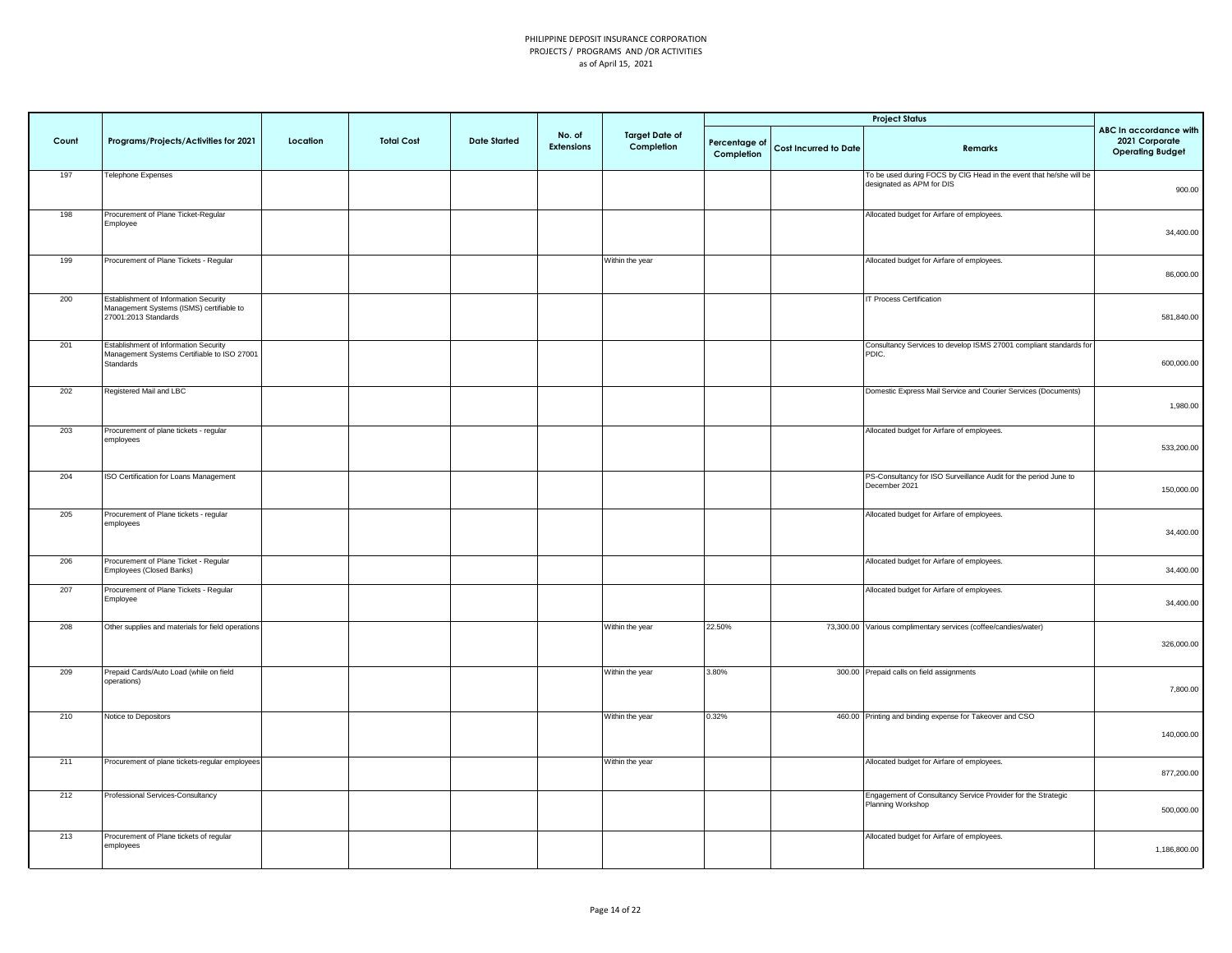|       |                                                                   |                   |                   |                           |                             |                                        |                             |                              | <b>Project Status</b>                                                                                      |                                                                     |
|-------|-------------------------------------------------------------------|-------------------|-------------------|---------------------------|-----------------------------|----------------------------------------|-----------------------------|------------------------------|------------------------------------------------------------------------------------------------------------|---------------------------------------------------------------------|
| Count | Programs/Projects/Activities for 2021                             | Location          | <b>Total Cost</b> | <b>Date Started</b>       | No. of<br><b>Extensions</b> | <b>Target Date of</b><br>Completion    | Percentage of<br>Completion | <b>Cost Incurred to Date</b> | Remarks                                                                                                    | ABC In accordance with<br>2021 Corporate<br><b>Operating Budget</b> |
| 214   | Prepaid Card/Autoload (Schedule No. 9)                            |                   |                   |                           |                             |                                        |                             |                              | To be used during field operations                                                                         | 15,600.00                                                           |
| 215   | <b>Hauling Services</b>                                           |                   |                   |                           |                             |                                        |                             |                              | To be used during field operations.                                                                        | 200,000.00                                                          |
| 216   | Postage and Courier Services                                      | <b>PPD</b>        |                   | 2,167,460.00 January 2021 |                             | December 2021                          | 10.40%                      | 225,453.00                   | Registered Mails, Ordinary Mails, International Express Mail Service,<br>Domestic Express and Mail Service | 2,167,460.00                                                        |
| 217   | Postage and Courier Services - Expressage                         | PPD               |                   | 505,683.00 January 2021   |                             | December 2021                          | 2.60%                       | 13,142.00                    | Courier Services (Ximex/Air21/LBC)                                                                         | 505,683.00                                                          |
| 218   | Procurement of Open 8 layered Steel Shelves PPD                   |                   | 1,110,000.00 0    |                           |                             |                                        | $0.00\%$                    | 0.00                         | Procurement of Open 8 layered Steel Shelves                                                                | 1,110,000.00                                                        |
| 219   | Rental Services for Photocopying Machine                          | PPD               |                   | 2,020,612.00 January 2021 |                             | December 2021                          | 4.88%                       | 98,654.31                    | Rental Services for Photocopying Machine                                                                   | 2,020,612.00                                                        |
| 220   | Procurement of Plane Tickets                                      |                   |                   |                           |                             |                                        |                             |                              | Allocated budget for Airfare of employees.                                                                 | 68,800.00                                                           |
| 221   | <b>ISO Certification</b>                                          |                   |                   |                           |                             |                                        |                             |                              | ISO Certification of 1 major process                                                                       | 260,000.00                                                          |
| 222   | Procurement of Plane Ticket - Regular<br>Employees (Closed banks) |                   |                   |                           |                             |                                        |                             |                              | Allocated budget for Airfare of employees.                                                                 | 825,600.00                                                          |
| 223   | Procurement of Plane Ticket Regular<br>Employees (Closed Banks)   |                   |                   |                           |                             |                                        |                             |                              | Allocated budget for Airfare of employees.                                                                 | 825,600.00                                                          |
| 224   | <b>LRA Subscription</b>                                           |                   |                   |                           |                             |                                        |                             |                              | LRA Extension Office of PDIC                                                                               | 120,000.00                                                          |
| 225   | Procurement of Plane Tickets - Regular<br>Employee                |                   |                   |                           |                             |                                        |                             |                              | Allocated budget for Airfare of employees.                                                                 | 172,000.00                                                          |
| 226   | Procurement of Plane Tickets-Regular<br>Employee                  |                   |                   |                           |                             |                                        |                             |                              | Allocated budget for Airfare of employees.                                                                 | 172,000.00                                                          |
| 227   | Prepaid cards (Field Assignment)                                  |                   |                   |                           |                             | Within the year                        |                             |                              | Communication                                                                                              | 12,300.00                                                           |
| 228   | Prepaid internet card for field operation                         |                   |                   |                           |                             | Within the year                        |                             |                              | Communication                                                                                              | 20,500.00                                                           |
| 229   | Integrated Financial System                                       | PDIC Ayala Office | 4,169,902.00      | 1-Jan-21                  |                             | 31-Dec-21                              | 17%                         | 3,127,426.50                 | Repairs & Maintenance Expenses                                                                             | 4,871,921.00                                                        |
| 230   | Loans Monitoring System                                           |                   |                   |                           |                             | Within the year                        |                             |                              | Capex-Intangibles                                                                                          | 6,400,000.00                                                        |
| 231   | Corporate Budget System                                           |                   |                   |                           |                             | Within the year                        |                             |                              | Capex-Intangibles                                                                                          | 10,750,000.00                                                       |
| 232   | Procurement of Plane Tickets                                      |                   |                   |                           |                             |                                        |                             |                              | Allocated budget for Airfare of employees.                                                                 | 292,400.00                                                          |
| 233   | <b>IPPFSS</b>                                                     |                   |                   |                           |                             | Within the year                        |                             |                              | Repairs & Maintenance Expenses                                                                             | 1,560,000.00                                                        |
| 234   | Integrated Legal Management System                                |                   |                   |                           |                             | Awaiting results of ITG<br>Consultancy |                             |                              | Capex-Intangibles                                                                                          | 12,000,000.00                                                       |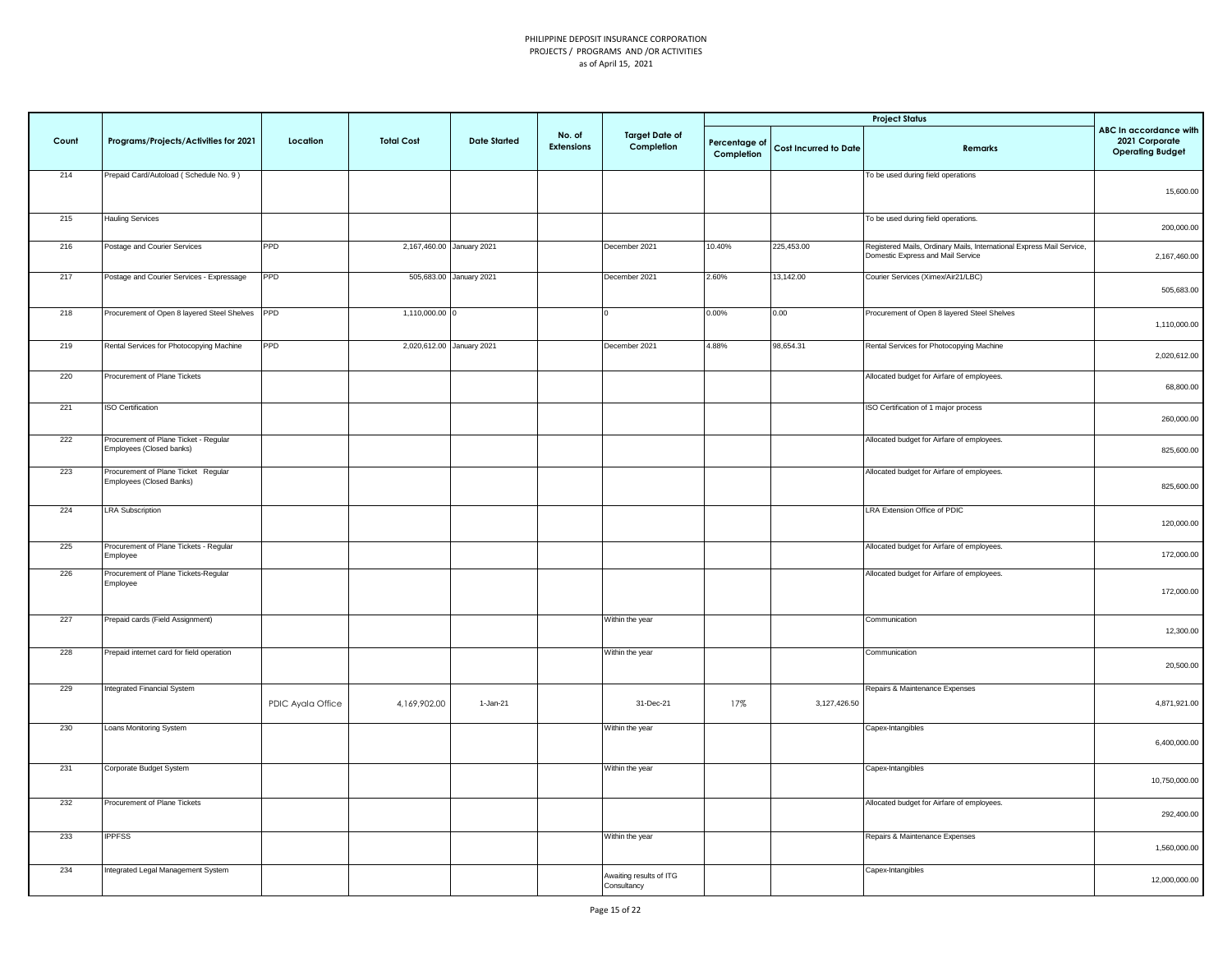|       |                                                                |          |                   |                     |                      |                                        |                             |                       | <b>Project Status</b>                                                                                                             |                                                                     |
|-------|----------------------------------------------------------------|----------|-------------------|---------------------|----------------------|----------------------------------------|-----------------------------|-----------------------|-----------------------------------------------------------------------------------------------------------------------------------|---------------------------------------------------------------------|
| Count | Programs/Projects/Activities for 2021                          | Location | <b>Total Cost</b> | <b>Date Started</b> | No. of<br>Extensions | <b>Target Date of</b><br>Completion    | Percentage of<br>Completion | Cost Incurred to Date | Remarks                                                                                                                           | ABC In accordance with<br>2021 Corporate<br><b>Operating Budget</b> |
| 235   | Common Funds System                                            |          |                   |                     |                      | Awaiting results of ITG<br>Consultancy |                             |                       | Capex-Intangibles                                                                                                                 | 5,500,000.00                                                        |
| 236   | Integrated Human Resource Information<br>System                |          |                   |                     |                      | Within the year                        |                             |                       | Capex-Intangibles                                                                                                                 | 10,000,000.00                                                       |
| 237   | <b>BPMS Upgrade</b>                                            |          |                   |                     |                      | Within the year                        |                             |                       | Capex-Intangibles                                                                                                                 | 10,000,000.00                                                       |
| 238   | ICS Upgrade                                                    |          |                   |                     |                      | Within the year                        |                             |                       | Capex-Intangibles                                                                                                                 | 10,000,000.00                                                       |
| 239   | <b>Customer Handling System</b>                                |          |                   |                     |                      | Awaiting results of ITG<br>Consultancy |                             |                       | Capex-Intangibles                                                                                                                 | 9,000,000.00                                                        |
| 240   | Graphical Information System                                   |          |                   |                     |                      | Within the year                        |                             |                       | Capex-Intangibles                                                                                                                 | 29,000,000.00                                                       |
| 241   | MS SQL                                                         |          |                   |                     |                      | Within the year                        |                             |                       | Capex-Intangibles                                                                                                                 | 3,000,000.00                                                        |
| 242   | RLS Support - Skills Retooling Course                          |          |                   |                     |                      |                                        |                             |                       | For PDIC Employees - regular training on PDIC operations                                                                          | 240,000.00                                                          |
| 243   | RLS Support - Seminar on Asset Disposal /<br>Marketing         |          |                   |                     |                      |                                        |                             |                       | For RLS personnel on the conduct of credit & collection, asset<br>disposal & marketing programs                                   | 250,000.00                                                          |
| 244   | RLS Support - Cascades of RLS Circulars                        |          |                   |                     |                      |                                        |                             |                       | For RLS personnel - cascades / briefings on the latest RLS Circulars<br>and updates on SOGIs                                      | 180,000.00                                                          |
| 245   | DIS Support - Project Management Team                          |          |                   |                     |                      |                                        |                             |                       | Learning Session to share and analyze significant experiences in the<br>implementation of PMT Approach to a specific bank closure | 150,000.00                                                          |
| 246   | DIS Support - CSO Briefings & Updates                          |          |                   |                     |                      |                                        |                             |                       | For CSO personnel - conduct of briefings in preparation for bank<br>closures                                                      | 100,000.00                                                          |
| 247   | ISO Support - ISO Briefings & Updates                          |          |                   |                     |                      |                                        |                             |                       | For process owners, ISO Secretariat, and key units on the updates of<br><b>ISO</b>                                                | 100,000.00                                                          |
| 248   | ISO- Support - Internal Quality Audit Training                 |          |                   |                     |                      |                                        |                             |                       | For Internal Quality Auditors - training on QMS Concepts and IQA<br>planning                                                      | 100,000.00                                                          |
| 249   | LAS Support - Bank Fraud                                       |          |                   |                     |                      |                                        |                             |                       | For lawyers, bank examiners, and special investigators                                                                            | 250,000.00                                                          |
| 250   | LAS Support - Legal Lecture Series                             |          |                   |                     |                      |                                        |                             |                       | For PDIC employees - regular training on various legal-related<br>programs                                                        | 100,000.00                                                          |
| 251   | Corporate Culture / Employee Engagement -<br>Foundation Course |          |                   |                     |                      |                                        |                             |                       | For newly hired PDIC personnel - training on PDIC operations                                                                      | 300,000.00                                                          |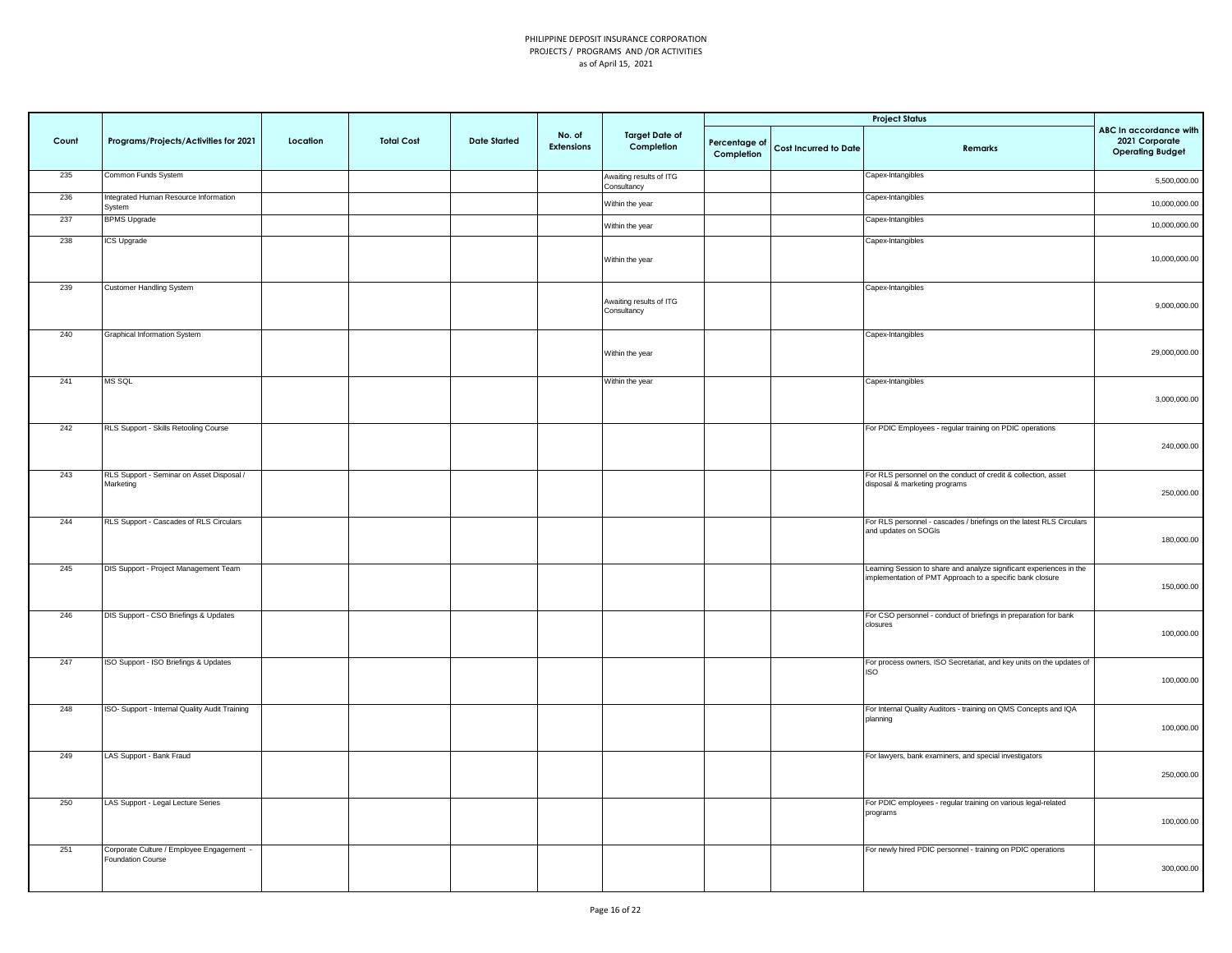|       |                                                                                    |                 |                   |                     |                             |                                     |                             |                       | <b>Project Status</b>                                                                                                    |                                                                     |
|-------|------------------------------------------------------------------------------------|-----------------|-------------------|---------------------|-----------------------------|-------------------------------------|-----------------------------|-----------------------|--------------------------------------------------------------------------------------------------------------------------|---------------------------------------------------------------------|
| Count | Programs/Projects/Activities for 2021                                              | Location        | <b>Total Cost</b> | <b>Date Started</b> | No. of<br><b>Extensions</b> | <b>Target Date of</b><br>Completion | Percentage of<br>Completion | Cost Incurred to Date | Remarks                                                                                                                  | ABC In accordance with<br>2021 Corporate<br><b>Operating Budget</b> |
| 252   | Corporate Culture / Employee Engagement -<br>Branding and Culture Building         |                 |                   |                     |                             |                                     |                             |                       | For PDIC Officers for the Cascade of the PDIC Brand                                                                      | 625,000.00                                                          |
| 253   | Customer Service-related Programs                                                  |                 |                   |                     |                             |                                     |                             |                       | For PDIC personnel on customer service training                                                                          | 120,000.00                                                          |
| 254   | <b>GAD-related Programs</b>                                                        |                 |                   |                     |                             |                                     |                             |                       | For PDIC personnel on various conduct of Gender and Development-<br>related programs                                     | 400,000.00                                                          |
|       | Seminar on Gender Analysis                                                         | <b>MS</b> Teams | 24,000.00         | March 16            | N/A                         | March 19                            | 100%                        | 24,000.00             | Completed                                                                                                                |                                                                     |
|       | Learning Session on Intersectionality, Gender<br>and Social Justice - 2 Batches    | MS Teams        | 6,000.00          | March 24 / am       | N/A                         | March 24 / pm                       | 100%                        |                       | 6,000.00 Completed                                                                                                       |                                                                     |
| 255   | Leadership & Management - Executive<br>Leadership Training                         |                 |                   |                     |                             |                                     |                             |                       | For PDIC Top Management                                                                                                  | 300,000.00                                                          |
| 256   | Leadership & Management - Seminar on<br>Performance Coaching Levels 1 & 2          |                 |                   |                     |                             |                                     |                             |                       | For PDIC Middle Management Officers                                                                                      | 500,000.00                                                          |
| 257   | Leadership & Management - Supervisory<br>Development Course - Tracks 1-3           |                 |                   |                     |                             |                                     |                             |                       | For PDIC Supervisors                                                                                                     | 360,000.00                                                          |
| 258   | Realignment / Restructuring - Support<br>Programs                                  |                 |                   |                     |                             |                                     |                             |                       | Realignment / Restructuring Support Programs                                                                             | 200,000.00                                                          |
| 259   | <b>ERS Support Programs</b>                                                        |                 |                   |                     |                             |                                     |                             |                       | For PDIC Bank Examiners - briefing / forum on the latest BSP<br>Circulars and best practices on on-site bank examination | 75,000.00                                                           |
| 260   | <b>Bank Examination Forum</b>                                                      | MS Teams        | 0.00              | January 28          | N/A                         | January 28                          | 100%                        | 0.00                  | Completed                                                                                                                |                                                                     |
| 261   | Competency-Based Human Resource System<br>(CBHRS)-related Programs                 |                 |                   |                     |                             |                                     |                             |                       | For all PDIC employees                                                                                                   | 1,500,000.00                                                        |
| 262   | <b>Training on PFRS</b>                                                            |                 |                   |                     |                             |                                     |                             |                       | For CG, RLS, & EG personnel on the conduct of the updates on<br><b>PFRS</b>                                              | 400,000.00                                                          |
| 263   | Anniversary and Other Learning Session                                             |                 |                   |                     |                             |                                     |                             |                       | For all PDIC employees                                                                                                   | 75,000.00                                                           |
| 264   | Safety Programs on Fire, Earthquake and<br>Other Disaster Preparedness Inititaives |                 |                   |                     |                             |                                     |                             |                       | For PDIC employees particularly DCB members                                                                              | 75,000.00                                                           |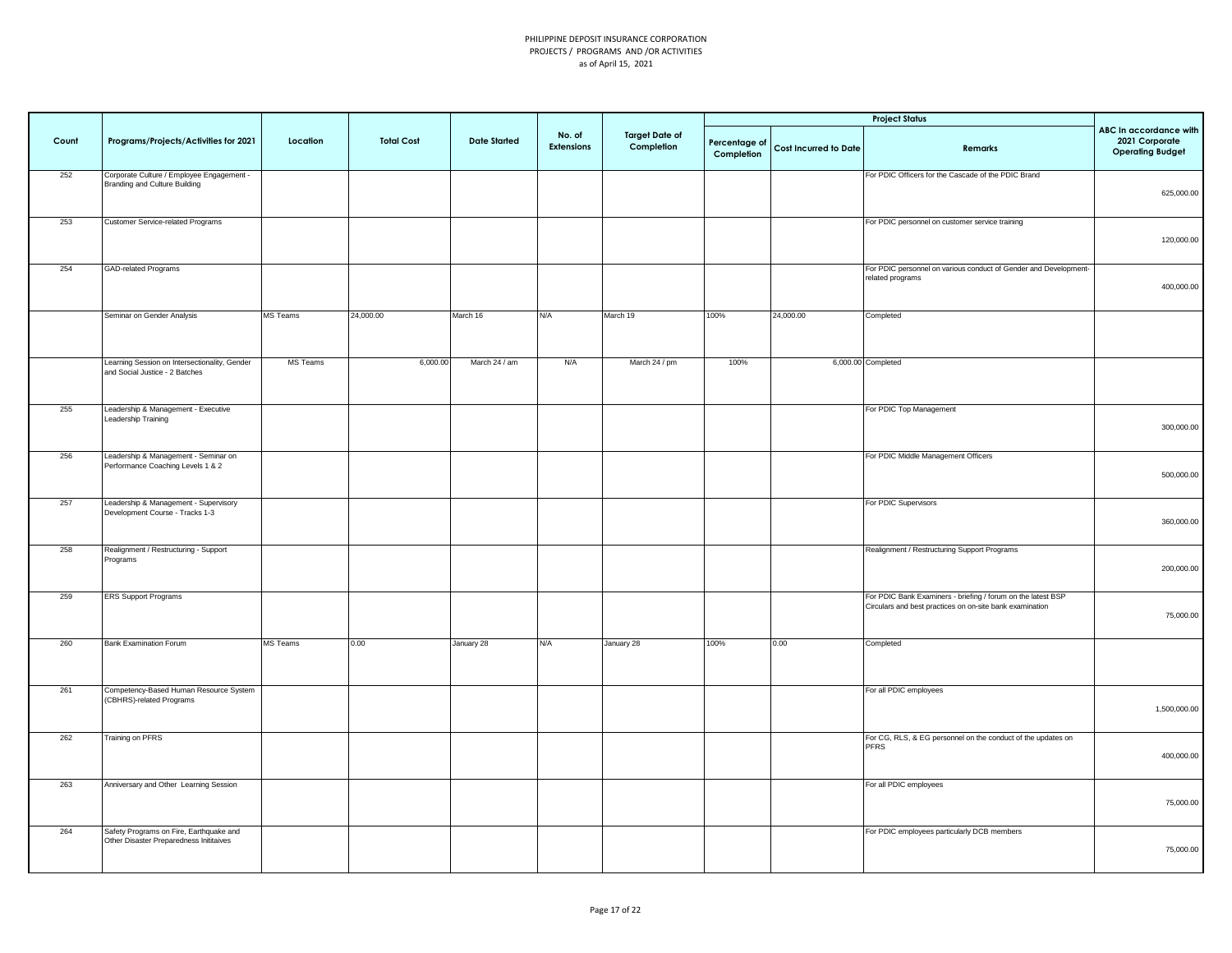|       |                                                                                             |                 |                   |                             |                             |                                     |                             |                       | <b>Project Status</b>                                              |                                                                     |
|-------|---------------------------------------------------------------------------------------------|-----------------|-------------------|-----------------------------|-----------------------------|-------------------------------------|-----------------------------|-----------------------|--------------------------------------------------------------------|---------------------------------------------------------------------|
| Count | Programs/Projects/Activities for 2021                                                       | Location        | <b>Total Cost</b> | <b>Date Started</b>         | No. of<br><b>Extensions</b> | <b>Target Date of</b><br>Completion | Percentage of<br>Completion | Cost Incurred to Date | Remarks                                                            | ABC In accordance with<br>2021 Corporate<br><b>Operating Budget</b> |
| 265   | <b>First Aid Training</b>                                                                   |                 |                   |                             |                             |                                     |                             |                       | For all PDIC employees                                             | 250,000.00                                                          |
|       | Training on Occupational Safety and Health<br>(OSH)                                         | MS Teams        | 56,000.00         | March 25                    | N/A                         | March 25                            | 100%                        |                       | 56,000.00 Completed                                                |                                                                     |
| 266   | Government Auditing Standards - related<br>Programs                                         |                 |                   |                             |                             |                                     |                             |                       | For PDIC Internal Auditors                                         | 150,000.00                                                          |
| 267   | Other Programs / Projects to support specific<br>learning needs                             |                 |                   |                             |                             |                                     |                             |                       | For PDIC employees on the conduct of other programs                | 800,000.00                                                          |
|       | The Doctor Is In: Usapang Covid-19 'Webinar<br>on Covid-19 Vaccines"                        | MS Teams        | 12,000.00         | March 12                    | N/A                         | March 12                            | 100%                        | 12,000.00             | Completed                                                          |                                                                     |
|       | Seminar-Workshop on Effective and Engaging<br><b>Presentation Skills</b>                    | MS Teams        | 190,000.00        | April 12                    | N/A                         | April 15                            | 100%                        |                       | 190,000.00 Completed                                               |                                                                     |
|       | Briefing on Digital Banking                                                                 | MS Teams        | 0.00              | April 14                    | N/A                         | April 14                            | 100%                        |                       | 0.00 Completed                                                     |                                                                     |
| 268   | Training on Basic Records and Archives<br>Management and Records Disposal<br>Administration | MS Teams        | 36,000.00         | January 18                  | N/A                         | January 21                          | 100%                        | 36,000.00             | Completed                                                          |                                                                     |
| 269   | General Assembly / Briefing for Group Risk<br>Analysts and Alternates - Batches 1 & 2       | <b>MS</b> Teams | 0.00              | February 5                  | N/A                         | February 10                         | 100%                        | 0.00                  | Completed                                                          |                                                                     |
| 270   | Procurement of Plane Tickets - Training<br>Related                                          |                 |                   |                             |                             |                                     |                             |                       | For attendance to training outside Metro Manila - airfare expenses | 1,135,200.00                                                        |
| 271   | Maintenance for IT Equipment                                                                |                 |                   |                             |                             |                                     |                             |                       | Maintenance for IT equipment                                       | 658,794.00                                                          |
| 272   | Comprehensive maintenance for data center<br>UPS <sup></sup>                                |                 |                   | 129,617.00 02 February 2021 | N/A                         | 17 May 2021                         | 100%                        | 121,000.00            | Maintenance for data center UPS                                    | 129,617.00                                                          |
| 273   | Antivirus and antispam software                                                             |                 | 792,566.67        | 25 February 2021            |                             | 01 June 2021                        | 90%                         |                       | Antivirus and antispam software                                    | 1,560,400.00                                                        |
| 274   | Checkpoint firewall maintenance                                                             |                 |                   |                             |                             |                                     |                             |                       | Checkpoint maintenance                                             | 1,215,823.00                                                        |
| 275   | Helpdesk maintenance                                                                        |                 |                   |                             |                             |                                     |                             |                       | Helpdesk Software Maintenance                                      | 440,000.00                                                          |
| 276   | Network Monitoring System maintenance                                                       |                 | 314,000.00        | 10 February 2021            |                             | 01 April 2021                       | 100%                        | 314,000.00            | Maintenance for NMS                                                | 336,360.00                                                          |
| 277   | <b>Disaster Recovery Services</b>                                                           |                 |                   |                             |                             |                                     |                             |                       | PDIC online back up site                                           | 29,000,000.00                                                       |
| 278   | Secondary Internet Service                                                                  |                 |                   |                             |                             |                                     |                             |                       | Secondary ISP                                                      | 533,013.00                                                          |
| 279   | Primary Internet Service                                                                    |                 |                   |                             |                             |                                     |                             |                       | <b>Primary ISP</b>                                                 | 403,118.00                                                          |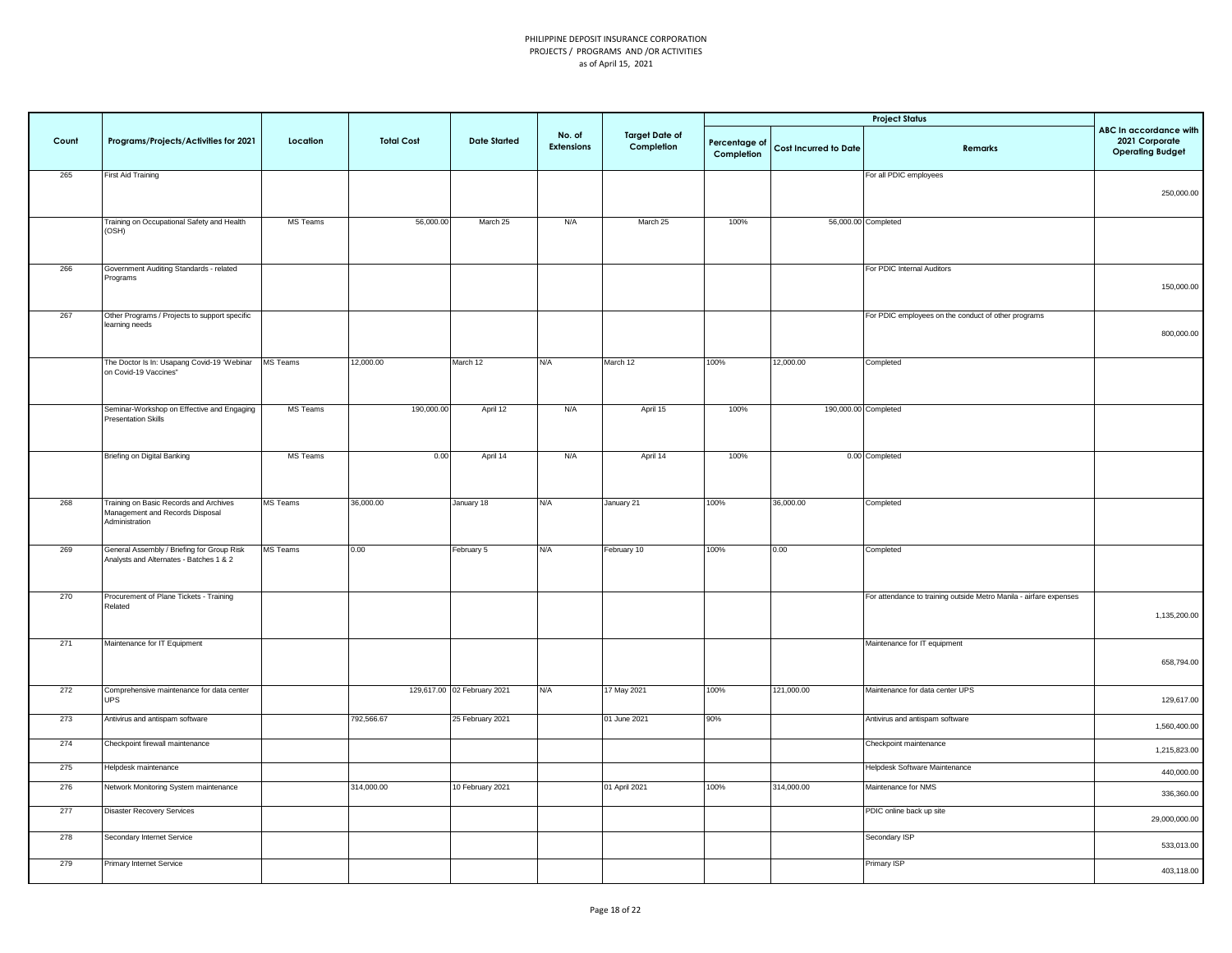|       |                                            |          |                   |                     |                      |                                     |                             |                       | <b>Project Status</b>                                                                |                                                                     |
|-------|--------------------------------------------|----------|-------------------|---------------------|----------------------|-------------------------------------|-----------------------------|-----------------------|--------------------------------------------------------------------------------------|---------------------------------------------------------------------|
| Count | Programs/Projects/Activities for 2021      | Location | <b>Total Cost</b> | <b>Date Started</b> | No. of<br>Extensions | <b>Target Date of</b><br>Completion | Percentage of<br>Completion | Cost Incurred to Date | Remarks                                                                              | ABC In accordance with<br>2021 Corporate<br><b>Operating Budget</b> |
| 280   | LRA leased line                            |          |                   |                     |                      |                                     |                             |                       | Leased line for LRA (1mbps)                                                          | 192,818.00                                                          |
| 281   | Notebook computers                         |          | 20,955,935.00     | 24 February 2021    |                      | 30 June 2021                        | 90%                         |                       | Procurement of Replacement units                                                     | 15,800,000.00                                                       |
| 282   | Desktop computers                          |          |                   |                     |                      |                                     |                             |                       | Procurement of Replacement units                                                     | 4,850,000.00                                                        |
| 283   | Network Laser Printers                     |          |                   |                     |                      |                                     |                             |                       | Procurement of Replacement units                                                     | 440,000.00                                                          |
| 284   | Toners                                     |          |                   |                     |                      |                                     |                             |                       | 258 printers @ 3 toners per year per unit                                            | 4,644,000.00                                                        |
| 285   | Maintenance Kit for network laser printers |          |                   |                     |                      |                                     |                             |                       | 102 printers @ .5mk/year/printer                                                     | 1,081,200.00                                                        |
| 286   | IP phones                                  |          |                   |                     |                      |                                     |                             |                       | Digital IP phones                                                                    | 840,000.00                                                          |
| 287   | Internet Service for Public Wifi           |          |                   |                     |                      |                                     |                             |                       | Internet Service for public wifi                                                     | 321,363.00                                                          |
| 288   | SSL subscription                           |          | 4,000.00          | 19 March 2021       |                      | 25 March 2021                       | 90%                         |                       | Internet access security                                                             | 32,054.00                                                           |
| 289   | PLDT landline plus                         |          |                   |                     |                      |                                     |                             |                       | PLDT landline plus                                                                   | 395,260.00                                                          |
| 290   | PLDT direct lines                          |          |                   |                     |                      |                                     |                             |                       | PLDT direct lines                                                                    | 207,752.00                                                          |
| 291   | <b>ISDN</b> charges                        |          |                   |                     |                      |                                     |                             |                       | <b>ISDN</b> charges                                                                  | 1,777,450.00                                                        |
| 292   | Wireless facility for Unit Heads and up    |          |                   |                     |                      |                                     |                             |                       | Wireless facility for Unit Heads and up                                              | 1,386,024.00                                                        |
| 293   | Multifactor Authentication software        |          | 4,200,000.00      | 04 November 2020    |                      | 30 June 2021                        | 90%                         |                       | Full implementation of multifactor authentication for internal and<br>external users | 40,000,000.00                                                       |
| 294   | Social Media Internet                      |          |                   |                     |                      |                                     |                             |                       | Internet access for CAG personnel                                                    | 19,282.00                                                           |
| 295   | Alternate WCF for Excom Members            |          |                   |                     |                      |                                     |                             |                       | Wireless facility for Excom members                                                  | 432,000.00                                                          |
| 296   | Colored Laser Printer                      |          |                   |                     |                      |                                     |                             |                       | Procurement of Replacement units                                                     | 110,000.00                                                          |
| 297   | Flatbed scanner with ADF                   |          |                   |                     |                      |                                     |                             |                       | Procurement of Replacement units                                                     | 120,000.00                                                          |
| 298   | High speed flatbed scanner                 |          |                   |                     |                      |                                     |                             |                       | Procurement of Replacement units                                                     | 800,000.00                                                          |
| 299   | Large format printer                       |          |                   |                     |                      |                                     |                             |                       | Procurement of Replacement units                                                     | 89,000.00                                                           |
| 300   | Sams Plotter                               |          |                   |                     |                      |                                     |                             |                       | Plotting software for PrAD                                                           | 260,000.00                                                          |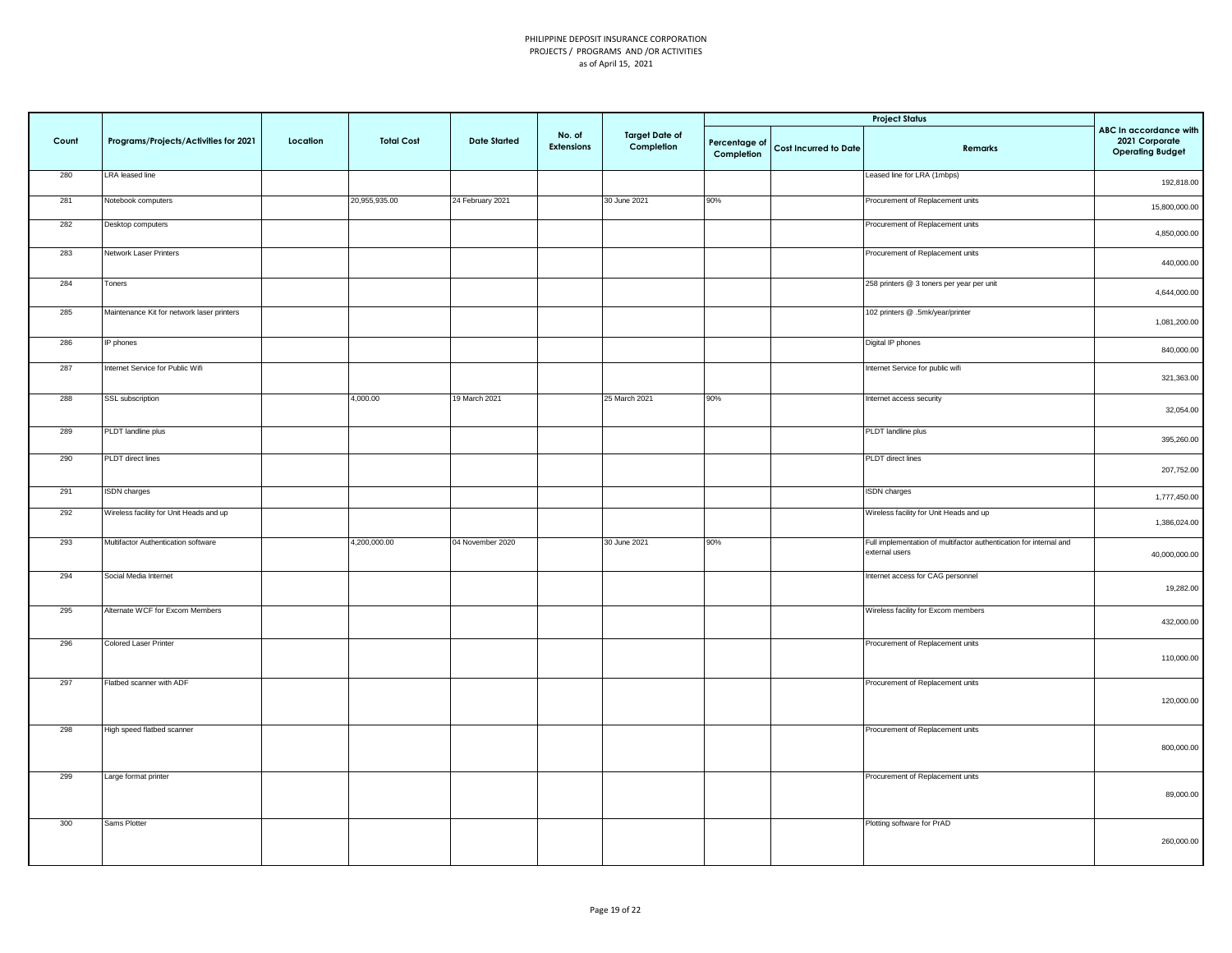|       |                                                                        |                  |                   |                         |                             |                                     |                             |                              | <b>Project Status</b>                                                                                                                                 |                                                                     |
|-------|------------------------------------------------------------------------|------------------|-------------------|-------------------------|-----------------------------|-------------------------------------|-----------------------------|------------------------------|-------------------------------------------------------------------------------------------------------------------------------------------------------|---------------------------------------------------------------------|
| Count | Programs/Projects/Activities for 2021                                  | Location         | <b>Total Cost</b> | <b>Date Started</b>     | No. of<br><b>Extensions</b> | <b>Target Date of</b><br>Completion | Percentage of<br>Completion | <b>Cost Incurred to Date</b> | Remarks                                                                                                                                               | ABC In accordance with<br>2021 Corporate<br><b>Operating Budget</b> |
| 301   | Various replacement parts for IT equipment                             |                  |                   |                         |                             |                                     |                             |                              | Replacement parts for various IT equipment                                                                                                            | 1,100,000.00                                                        |
| 302   | Wireless facility for ITG personnel                                    |                  |                   |                         |                             |                                     |                             |                              | Wireless facility for ITG personnel                                                                                                                   | 36,000.00                                                           |
| 303   | Security Information and Event Management<br>System (SIEM)             |                  |                   |                         |                             |                                     |                             |                              | Information and event management software                                                                                                             | 26,000,000.00                                                       |
| 304   | Prepaid Internet cards                                                 |                  |                   |                         |                             |                                     |                             |                              | Internet cards for the IT Pool of Resources                                                                                                           | 6,000.00                                                            |
| 305   | Network switches                                                       |                  | 20,955,935.00     | 24 February 2021        |                             | 30 June 2021                        | 90%                         |                              | Replacement units to connect computers and printers to the network                                                                                    | 1,883,250.00                                                        |
| 306   | Multimedia/digital screen projectors                                   |                  |                   |                         |                             |                                     |                             |                              | Replacement/service units for existing multimedia projectors                                                                                          | 1,520,000.00                                                        |
| 307   | Firewall appliance                                                     |                  | 4,000,000.00      | 17 August 2020          | N/A                         | 18 February 2021                    | 100%                        |                              | <b>Firewall Security</b>                                                                                                                              | 4,600,000.00                                                        |
| 308   | File servers for DMZ                                                   |                  |                   |                         |                             |                                     |                             |                              | Servers for the demilitarized zone                                                                                                                    | 4,200,000.00                                                        |
| 309   | Adobe Creative Suite for Windows                                       |                  |                   |                         |                             |                                     |                             |                              | Production of graphics, videos and photos on Windows PC                                                                                               | 20,000.00                                                           |
| 310   | Utilities- Water and Electricity                                       | PDIC Chino Roces |                   | Jan 2021                |                             | Dec-21                              |                             | 279,139.25                   | Electrical consumption of the PDIC Chino Roces for the period<br>February 14 to March 13, 2021 in the amount P 247,939.30 - for<br>releasing of check | 55,678,831.00                                                       |
| 311   | Office Supplies (CSE, Storage Boxes)                                   |                  |                   |                         |                             |                                     |                             |                              | Various Office Supplies                                                                                                                               | 12,879,539.00                                                       |
| 312   | Other Office Supplies and Materials                                    |                  |                   |                         |                             |                                     |                             |                              | Other Office Supplies and Mateirals                                                                                                                   | 778,040.00                                                          |
| 313   | Office Equipment                                                       |                  |                   |                         |                             |                                     |                             |                              | Various Office Equipment                                                                                                                              | 915,466.00                                                          |
| 314   | <b>Bloomberg Subscription</b>                                          |                  |                   |                         |                             |                                     |                             |                              | Subscription Expense                                                                                                                                  | 4,106,560.00                                                        |
| 315   | Newspaper of various offices/departments                               | <b>PPD</b>       |                   | 657,779.00 January 2021 |                             | December 2021                       | 18.85%                      | 123,989.50                   | Subscription Expense                                                                                                                                  | 657,779.00                                                          |
| 316   | Semi Expendable Machinery & Equipment<br>Expenses                      |                  |                   |                         |                             |                                     |                             |                              | Various Semi Expendable Machinery & Equipment items                                                                                                   | 1,157,209.00                                                        |
| 317   | Rental of Tables and Chairs, Sound System,<br>Tents, and Generator Set |                  |                   |                         |                             | Within the year                     |                             |                              | <b>Rentals During Field Operations</b>                                                                                                                | 117,000.00                                                          |
| 318   | Rental of Tables and Chairs, Sound System,<br>Tents, and Generator Set |                  |                   |                         |                             |                                     |                             |                              | Rentals During Field Operations                                                                                                                       | 48,000.00                                                           |
| 319   | Rental of tables and chairs.                                           |                  |                   |                         |                             |                                     |                             |                              | To be used during field operations                                                                                                                    | 50,400.00                                                           |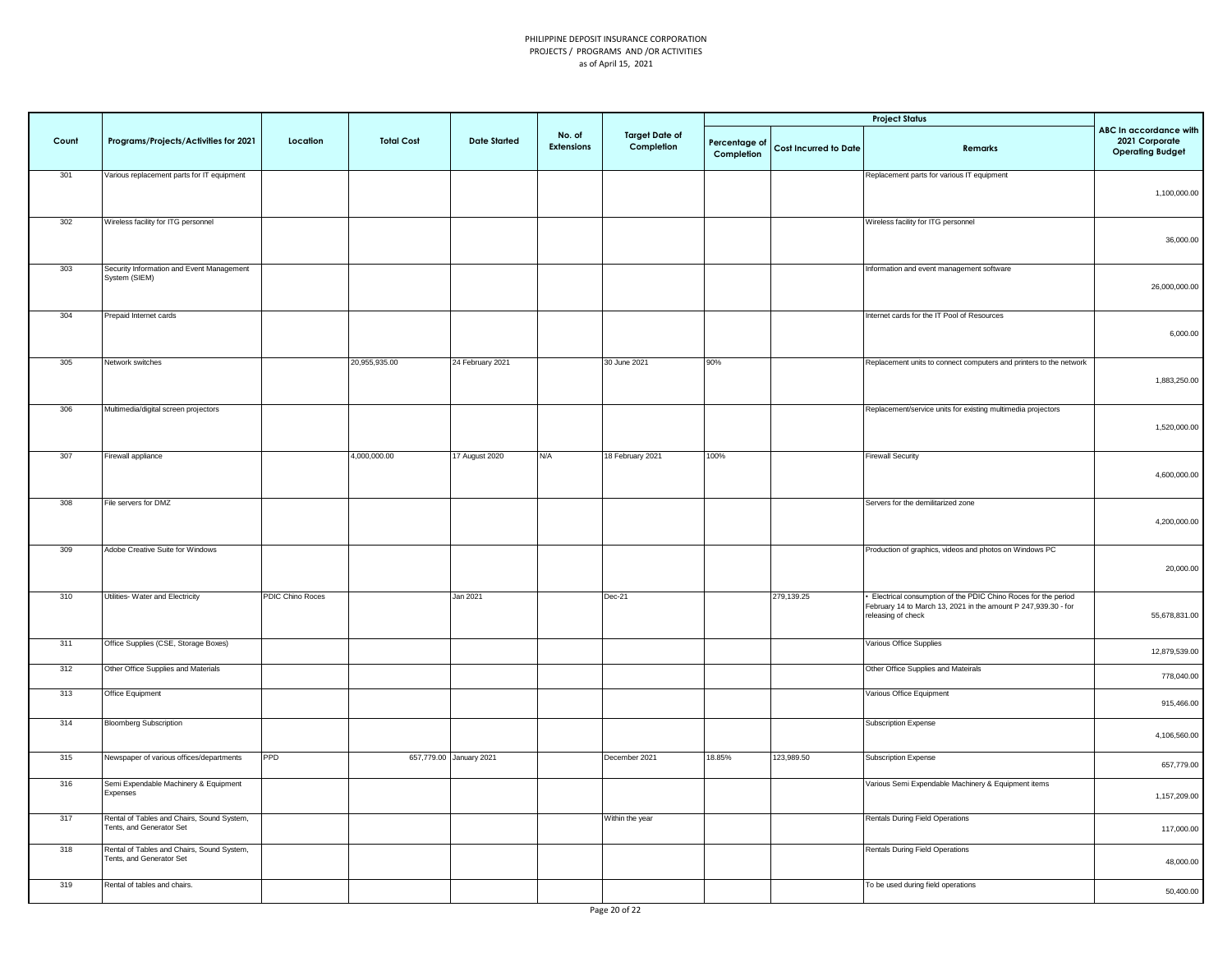|       |                                                                                                                                                             |                         |                       |                     |                             |                                     |                             |                              | <b>Project Status</b>                                                                                                            |                                                                            |
|-------|-------------------------------------------------------------------------------------------------------------------------------------------------------------|-------------------------|-----------------------|---------------------|-----------------------------|-------------------------------------|-----------------------------|------------------------------|----------------------------------------------------------------------------------------------------------------------------------|----------------------------------------------------------------------------|
| Count | Programs/Projects/Activities for 2021                                                                                                                       | Location                | <b>Total Cost</b>     | <b>Date Started</b> | No. of<br><b>Extensions</b> | <b>Target Date of</b><br>Completion | Percentage of<br>Completion | <b>Cost Incurred to Date</b> | Remarks                                                                                                                          | <b>ABC In accordance with</b><br>2021 Corporate<br><b>Operating Budget</b> |
| 320   | Space Rental                                                                                                                                                |                         |                       |                     |                             | Within the year                     |                             |                              | Rentals During Field Operations                                                                                                  | 78,000.00                                                                  |
| 321   | Space Rental                                                                                                                                                |                         |                       |                     |                             |                                     |                             |                              | Rentals During Field Operations                                                                                                  | 10,000.00                                                                  |
| 322   | Technical Consultant for IT System of Banks in<br>case of Bank Closure                                                                                      |                         |                       |                     |                             |                                     |                             |                              | <b>Consultancy Services</b>                                                                                                      | 1,000,000.00                                                               |
| 323   | Second Surveillance Audit - CSO and<br>Assessment of Member Banks                                                                                           |                         |                       |                     |                             | Within the year                     |                             |                              | <b>Consultancy Services</b>                                                                                                      | 140,000.00                                                                 |
| 324   | Carpentry/ Civil/ Electrical/ Plumbing/<br>Mechanical repairs                                                                                               |                         |                       |                     |                             |                                     |                             |                              | Repairs and Maintenance                                                                                                          | 1,350,446.00                                                               |
| 325   | <b>IT Maintenance Supplies</b>                                                                                                                              |                         |                       |                     |                             |                                     |                             |                              | Repairs and Maintenance                                                                                                          | 1,023,710.00                                                               |
| 326   | Capital Expenditures - Other Machinery and<br>Other Equipment (Various Items)                                                                               |                         |                       |                     |                             |                                     |                             |                              | Capital Expenditures - Other Machinery and Other Equipment<br>(Various Items)                                                    | 637,650.00                                                                 |
| 327   | Public Address System                                                                                                                                       |                         |                       |                     |                             |                                     |                             |                              | CAPEX-Communication Equipment                                                                                                    | 428,400.00                                                                 |
|       | Supplemental Budget Electricity Expenses - Lease Contract - Interim PDIC Ayala Office<br>Office - Centralized Aircon                                        |                         | 32,750,274.96 Jan-21  |                     | 8th Renewal                 | Jun-21                              | 32%                         | 10.461.496.82                | Lease of PDIC Offices and parking slot at SSS Makati Building<br>Paid - April Billing<br>May Billing - for processing of payment | 32,750,274.96                                                              |
|       | Supplemental Budget Water Expenses - Interim Office                                                                                                         | PDIC Ayala Office       | 6,683,644.80 Feb-21   |                     | 8th Renewal                 | $Jul-21$                            | 32%                         | 2,135,014.65                 | ease of PDIC Offices and parking slot at SSS Makati Building<br>Paid - April Billing<br>May Billing - for processing of payment  | 6.683.644.80                                                               |
|       | Supplemental Budget Professional Services - General Servicess -<br>Interim Office Garbage Hauling                                                           | PDIC Ayala Office       | 693,900.00 Mar-21     |                     | 8th Renewal                 | Aug-21                              | 33%                         | 231,300.00                   | Lease of PDIC Offices and parking slot at SSS Makati Building<br>Paid - April Billing<br>May Billing - for processing of payment | 693,900.00                                                                 |
|       | Supplemental Budget Rent Expense- Interim Office                                                                                                            | PDIC Ayala Office       | 152,379,567.00 Apr-21 |                     | 8th Renewal                 | Sep-21                              | 32%                         | 48,674,452.71                | Lease of PDIC Offices and parking slot at SSS Makati Building<br>Paid - April Billing<br>May Billing - for processing of payment | 152,379,567.00                                                             |
|       | Supplemental Budget Rent Expense - Rental/ lease of 54 Parking<br>Slots                                                                                     | PDIC Ayala Office       | 4,163,808.48 May-21   |                     | 8th Renewal                 | $Oct-21$                            | 32%                         | 1.330.039.87                 | Lease of PDIC Offices and parking slot at SSS Makati Building<br>Paid - April Billing<br>May Billing - for processing of payment | 4,163,808.48                                                               |
|       | Supplemental Budget Rent Expense - Security Deposit                                                                                                         | PDIC Ayala Office       | 5,150,577.78 Jun-21   |                     | 9th Renewal                 | <b>Nov-21</b>                       | 0%                          | 0.00                         | Rent Expense - Security Deposit                                                                                                  | 4,647,281.67                                                               |
|       | Supplemental Budget CAPEX - Building and Other Structures - PDIC PDIC Chino Roces<br>Building Renovation Project - General<br>Contractor                    |                         | 80,338,817.96 Jan-21  |                     |                             | Dec-21                              |                             |                              | Reallocation of Budget in the Amount P 135,228,014.85                                                                            | 215.566.832.81                                                             |
|       | Supplemental Budget CAPEX - Building and Other Structures -<br>Supply, delivery and installation of Data Center<br>Facilities and Structured Cabling System | <b>PDIC Chino Roces</b> | 28,313,908.17 Jan-21  |                     |                             | Dec-21                              |                             |                              | Supplemental Budget                                                                                                              | 28,313,908.17                                                              |
|       | Supplemental Budget CAPEX - Furniture and Fixture - Supply,<br>delivery and installation of Modular Systems<br>Furniture                                    | PDIC Chino Roces        | 40,844,500.00 Jan-21  |                     |                             | Dec-21                              |                             |                              | Supplemental Budget                                                                                                              | 40,844,500.00                                                              |
|       | Supplemental Budget CAPEX - Building and Other Structures -<br>Supply, delivery, installation and commissioning<br>of two (2) brand new elevators           | <b>PDIC Chino Roces</b> | 849,957.50 Jan-21     |                     |                             | Dec-21                              |                             |                              | Supplemental Budget                                                                                                              | 849,957.50                                                                 |